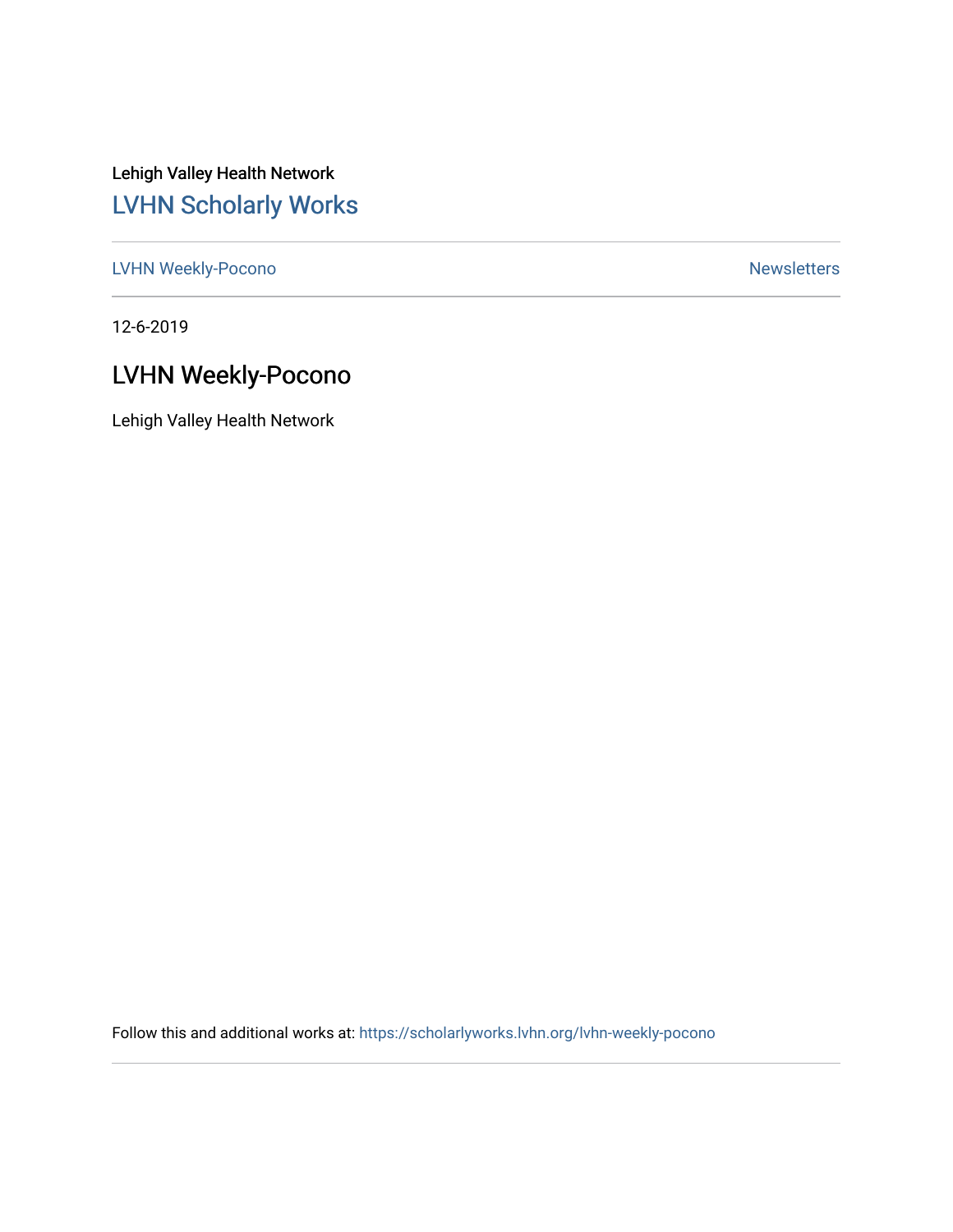

### **POCONO**

Your wrap-up of the week's news from LVHN.

**Introducing LVH-Hecktown Oaks** Rachel Lefebvre will serve as President.

**CEO Update: Get Your Free LVHN Jacket** It's LVHN's gift in recognition of all you do.

**Celebrating Joint Replacement Patients**  LVH-Pocono reunion highlights patients' achievements.

**Colleagues Break Distribution Record** Your generosity helped families enjoy Thanksgiving.

**Changes to Sick Leave and Per Diem Policies** Your feedback led to these changes.

**Friends of Nursing Nominations Open** Nominate an exceptional nurse by Dec. 20.

**RN Open House and Networking Event** Bring a friend; you may get a \$1,000 bonus.

**Open Mike: A Milestone Year** Dr. Rossi reflects and gives thanks for LVPG colleagues.

**December Service Anniversary List** See who is celebrating a career milestone.

**Watch November's Leader to Leader - Video** Learn about the Mobile Stroke Unit, LVH-Hazleton modernization & more.

**March of Dimes T-shirt Contest** Submit your design and participate in the annual walk/run.

**These PSRs are MVPs** See how these LVPG colleagues provide extraordinary care.

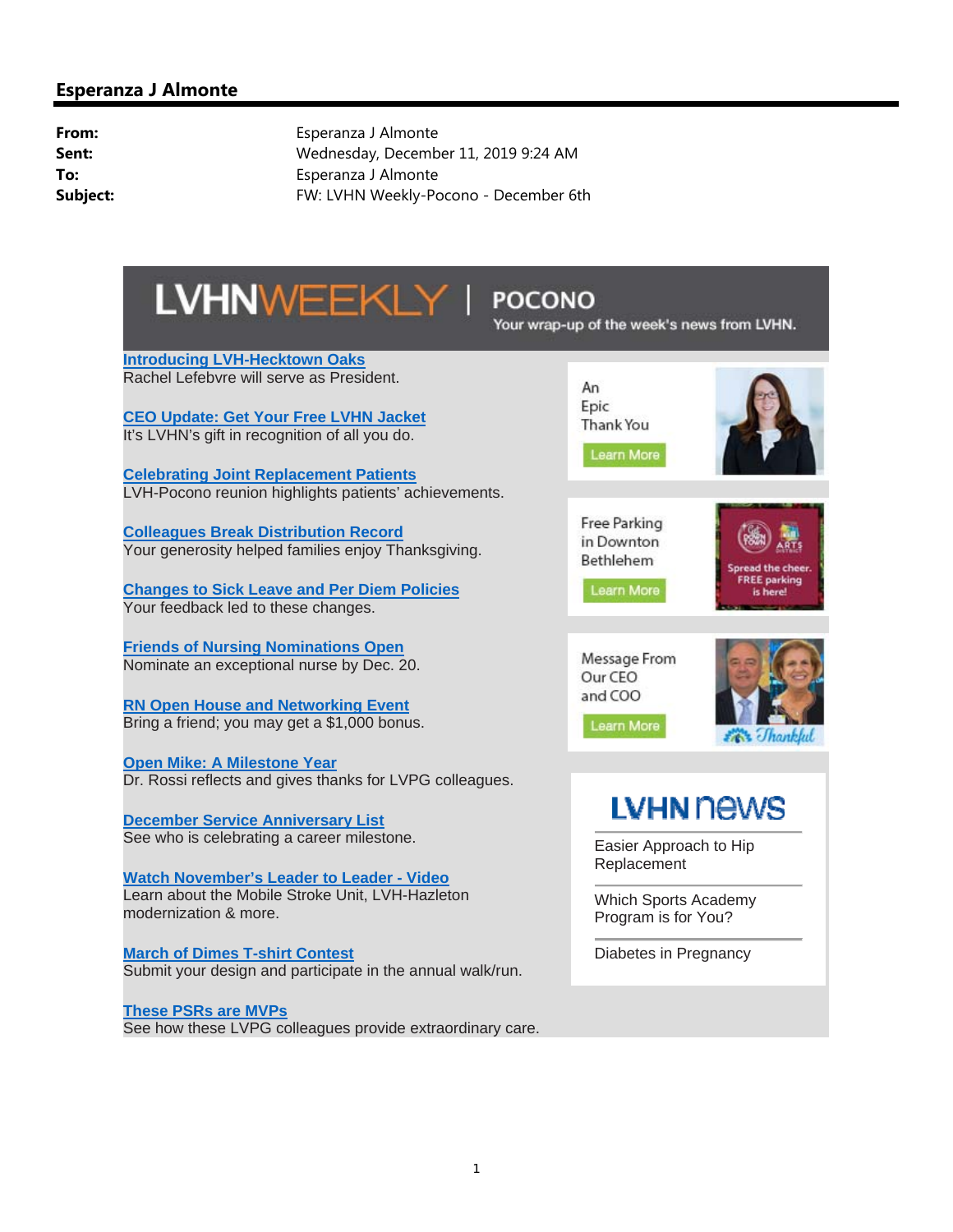# <span id="page-2-0"></span>Introducing Lehigh Valley Hospital–Hecktown Oaks and Its

# President

by [Rick Martuscelli](http://daily.lvhn.org/author/rmartuscelli) · December 6, 2019

**This message is from Brian Nester, DO, MBA, FACOEP, President and Chief Executive Officer, LVHN, Terry Capuano, MSN, MBA, Executive Vice President and Chief Operating Officer, LVHN, and Tom Whalen, MD, MMM, Executive Vice President and Chief Medical Officer, LVHN.**

 $\Box$  [2](#page-2-0)

□ Share

Today is a special day in Northampton County. We are holding a groundbreaking event for our next hospital campus, located in Lower Nazareth Township, just off Route 33 along Hecktown Road.

This hospital campus will place important LVHN health care services in a

convenient place near to where people live, work and go to school, including a 24/7 emergency department, and care provided by our institutes: Lehigh Valley Institute for Surgical Excellence, Lehigh Valley Heart Institute and Lehigh Valley Cancer Institute.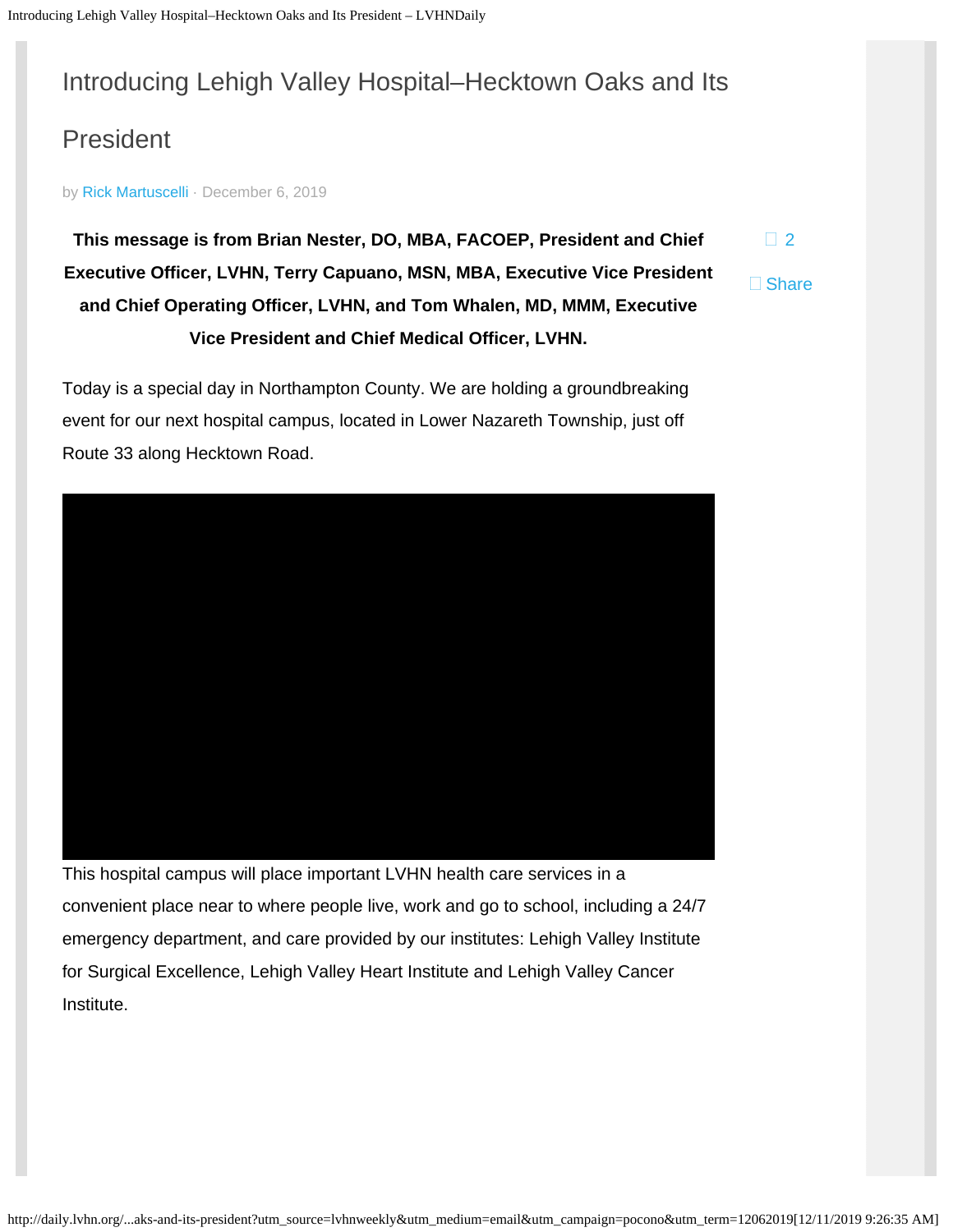

As a community, nearly one-third of Northampton County residents already receive care from LVHN providers, with more than 430,000 having visits with LVPG providers in fiscal year 2018. Our new hospital campus will make that care even more accessible and convenient.

Several important announcements will be made at the groundbreaking, and we are excited to share news with you first so you can share in the celebration of our groundbreaking.

#### **Naming our new hospital**

Later this afternoon, we will announce the name of our new hospital: Lehigh Valley Hospital (LVH)–Hecktown Oaks. This name was chosen because it describes the hospital's location along Hecktown Road in Lower Nazareth Township, as well as a symbol of nature: Oaks. Oak trees evoke a sense of strength and protection, and inspire awe in nature.

By naming our hospital Lehigh Valley Hospital–Hecktown Oaks, we want local residents to know we are here to provide strength and sanctuary when they need a health care partner most.

#### **Leadership announcements**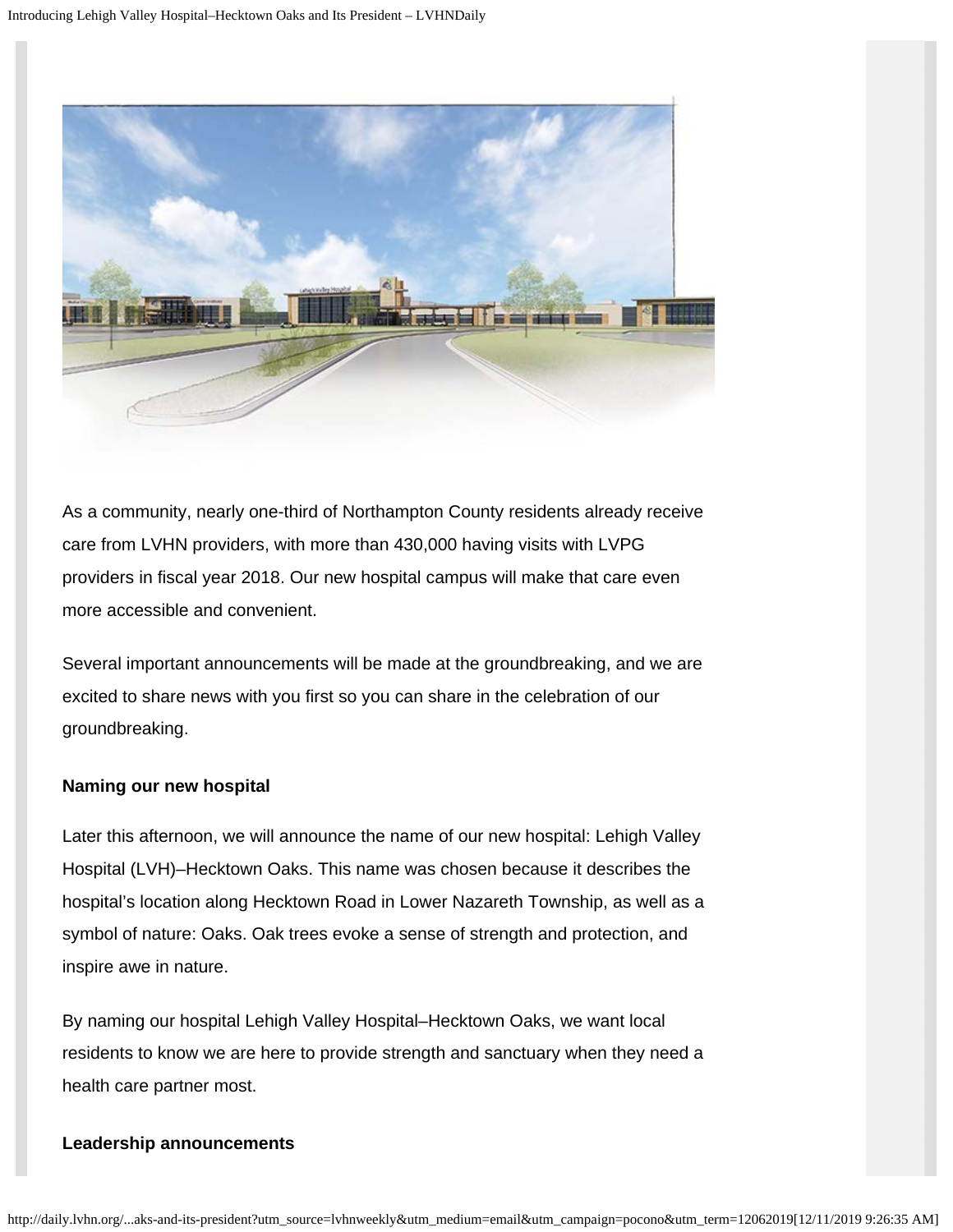We are pleased to announce that Rachel Lefebvre, Vice President of Operations at LVH–17th Street, will serve as President of LVH– Hecktown Oaks. Rachel has been actively involved in plans and strategy for the new hospital campus and we have full confidence in her skills to lead this project through completion and beyond.

We also will announce that Pat Toselli, DO, Chief Medical Officer (CMO) at LVH–Muhlenberg, will



*Rachel Lefebvre will serve as President of LVH-Hecktown Oaks.*

serve in that role at LVH–Hecktown Oaks as well. Pat has demonstrated his leadership in both surgical and in administrative roles, and we are very pleased he will provide CMO leadership at LVH–Hecktown Oaks in addition to his responsibilities at LVH–Muhlenberg.

#### **Services and facilities**

The new hospital campus will include a 106,000-square-foot, two-story hospital; 35,000-square-foot Lehigh Valley Cancer Institute and 61,000-square-foot medical office building, each designed for patient comfort and convenience.

LVH–Hecktown Oaks' two-story hospital will look and feel different than a typical high-rise institution and will offer easier navigation. A healing garden will provide patients and visitors a peaceful place to connect with nature and pause and reflect. The goal is to create a calming, comforting environment that will help people feel at ease and heal better. The campus will contain leading-edge equipment needed for today's innovative treatments and telemedicine technology to make care more convenient. With these features, patients and their families can expect extraordinary care and a top-notch health care experience.

The hospital will include an emergency department that cares for adults and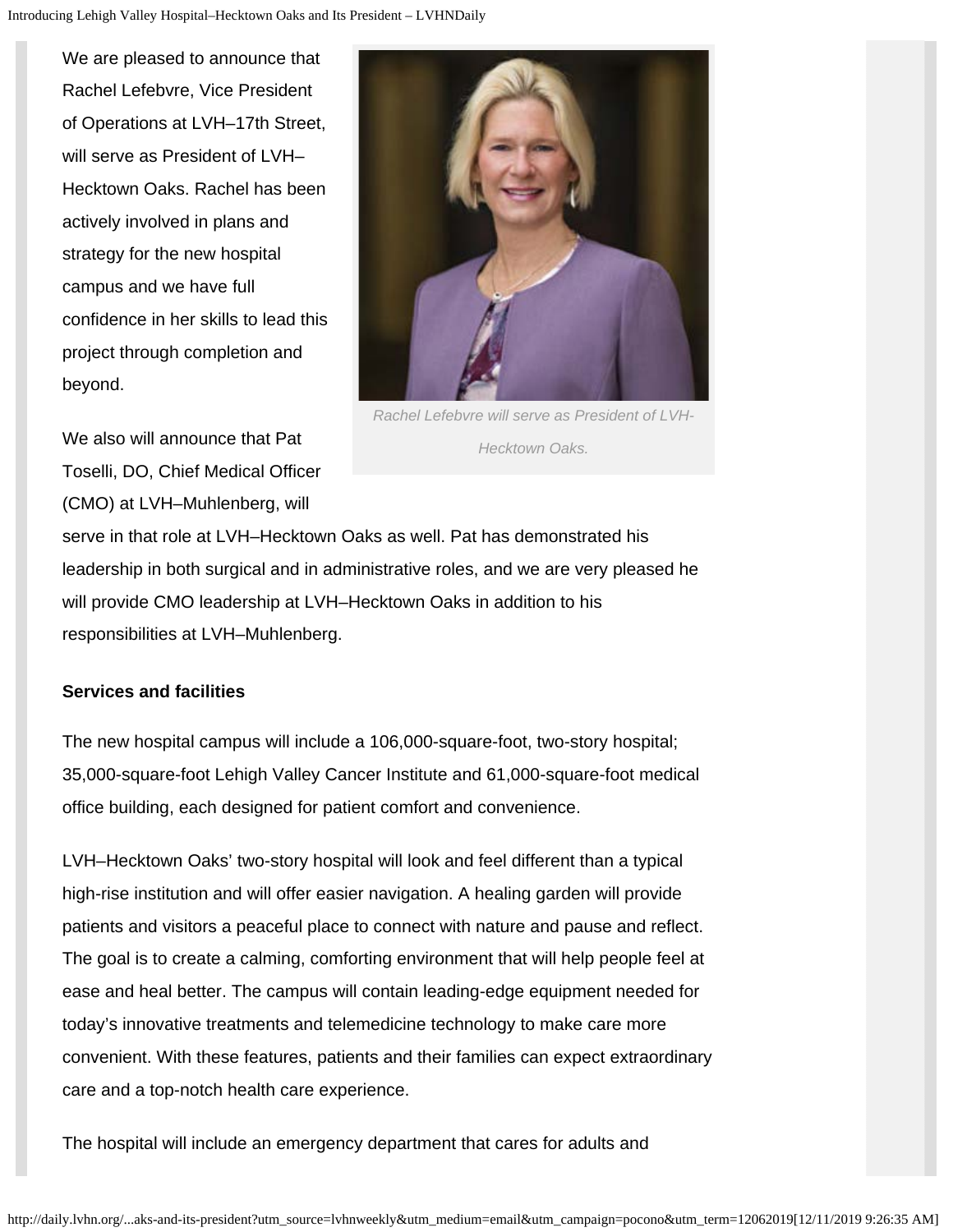children, with an area dedicated just to children. All private patient rooms will have natural light and feature views of the innovative healing garden. State-of-the-art operating suites and services provided by Lehigh Valley Institute for Surgical Excellence, along with advanced imaging services, also will be located at the new hospital.



The medical office building will provide primary and specialty care, including a Joint and Spine Center, comprehensive care from Lehigh Valley Heart Institute, complete rehabilitation services, and care provided by Breast Health Services.

Lehigh Valley Cancer Institute will offer convenient cancer care, including infusion services and access to innovative clinical trials through its membership in the Memorial Sloan Kettering Cancer Alliance, as well as patient-focused multidisciplinary clinic care that provides oncology patients with personalized recommendations for treatment.

#### **Tune in to groundbreaking**

Later this afternoon, please watch the speakers and groundbreaking on [LVHN's](https://www.facebook.com/lvhealthnetwork) [Facebook page](https://www.facebook.com/lvhealthnetwork), starting at 2 p.m. You will learn more about the services and patient care experience at LVH–Hecktown OakseH and share in our celebration virtually.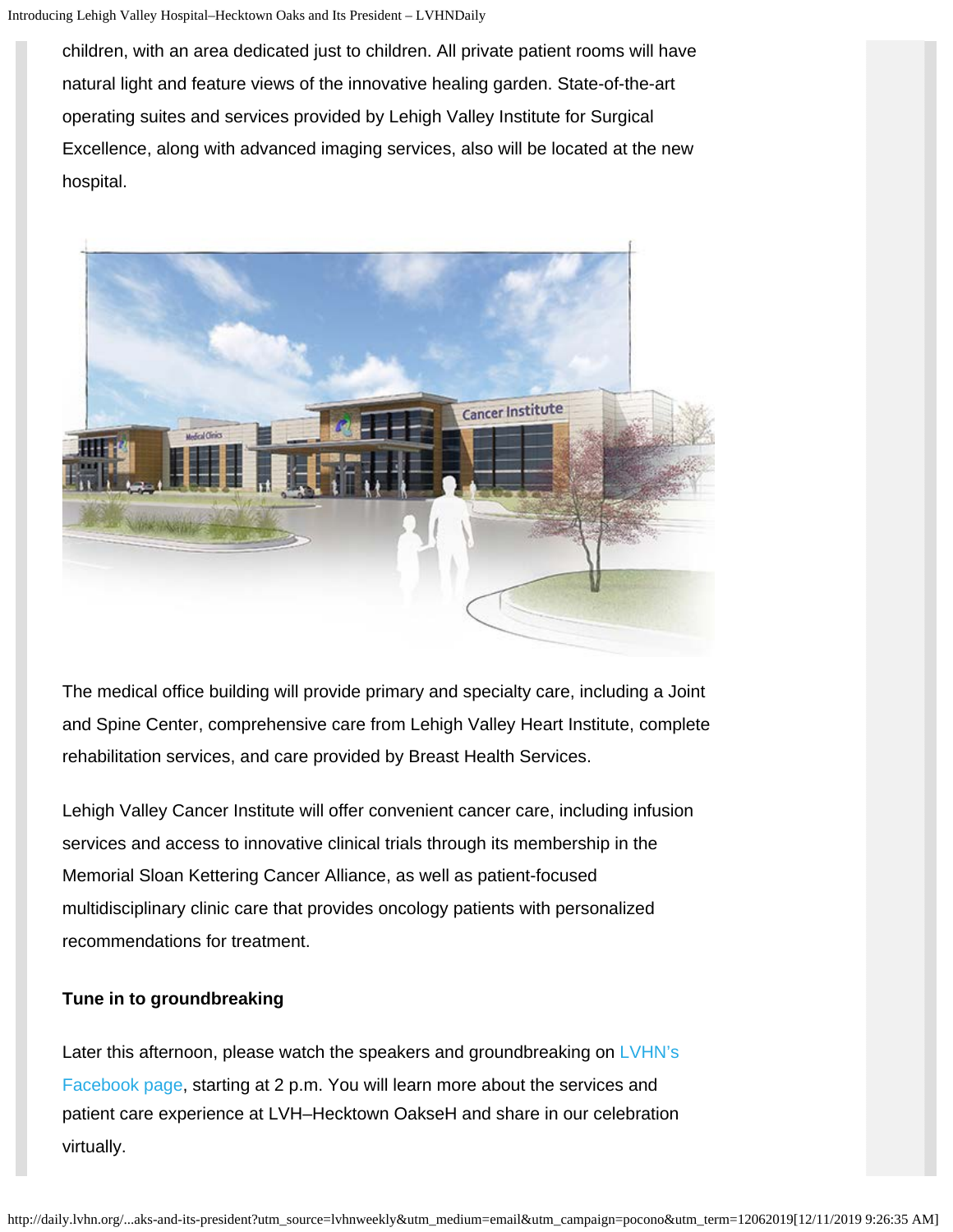Thank you for your commitment to our patients and communities, and for defining what it means to be a true health care partner. We are proud to call you our colleagues.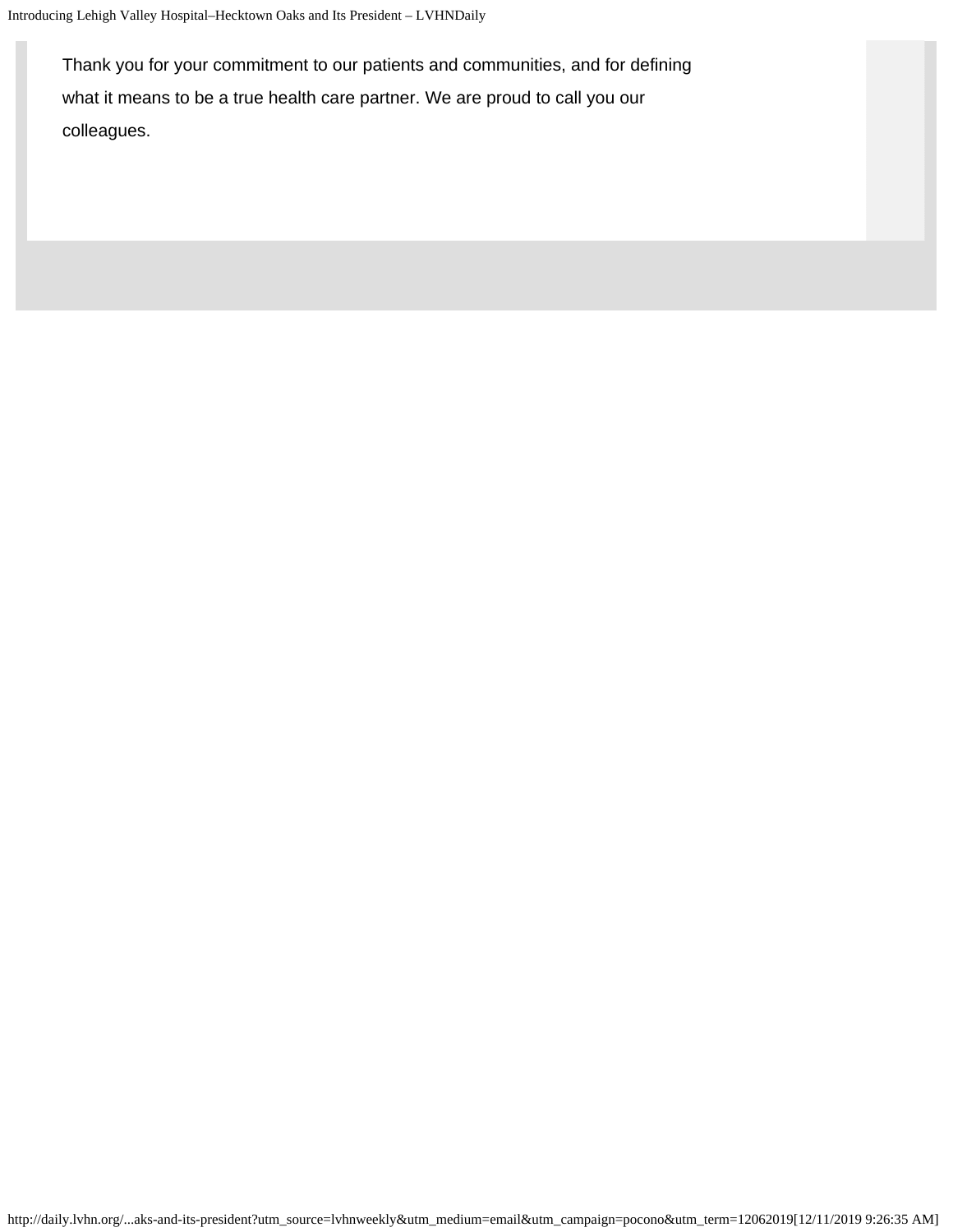# <span id="page-7-0"></span>CEO Update: Get Your Free LVHN Jacket – VIDEO

by [Brian Nester, DO, MBA, FACOEP](http://daily.lvhn.org/author/brian-nester) · December 3, 2019



 $\Box$  [3](#page-7-0)

*LVHN has a special gift for you. A free LVHN jacket! In this CEO Update, LVHN President and CEO Brian Nester, DO, MBA, FACOEP, thanks you and explains how to order your jacket. Watch the video or read the transcript below, which include directions to order your jacket.* 

Happy holidays, everyone. I hope you'll have the opportunity to spend time with family and friends during the holiday season.

This is the season of thanks. So, I must begin by thanking you. It's been an amazing year at Lehigh Valley Health Network. We're growing to give more people convenient access to care. We're giving patients and families the experience they deserve. And we're finding innovative ways to provide health care value. For all you do to "heal, comfort and care" for our community, I offer my sincere thanks.

This is also the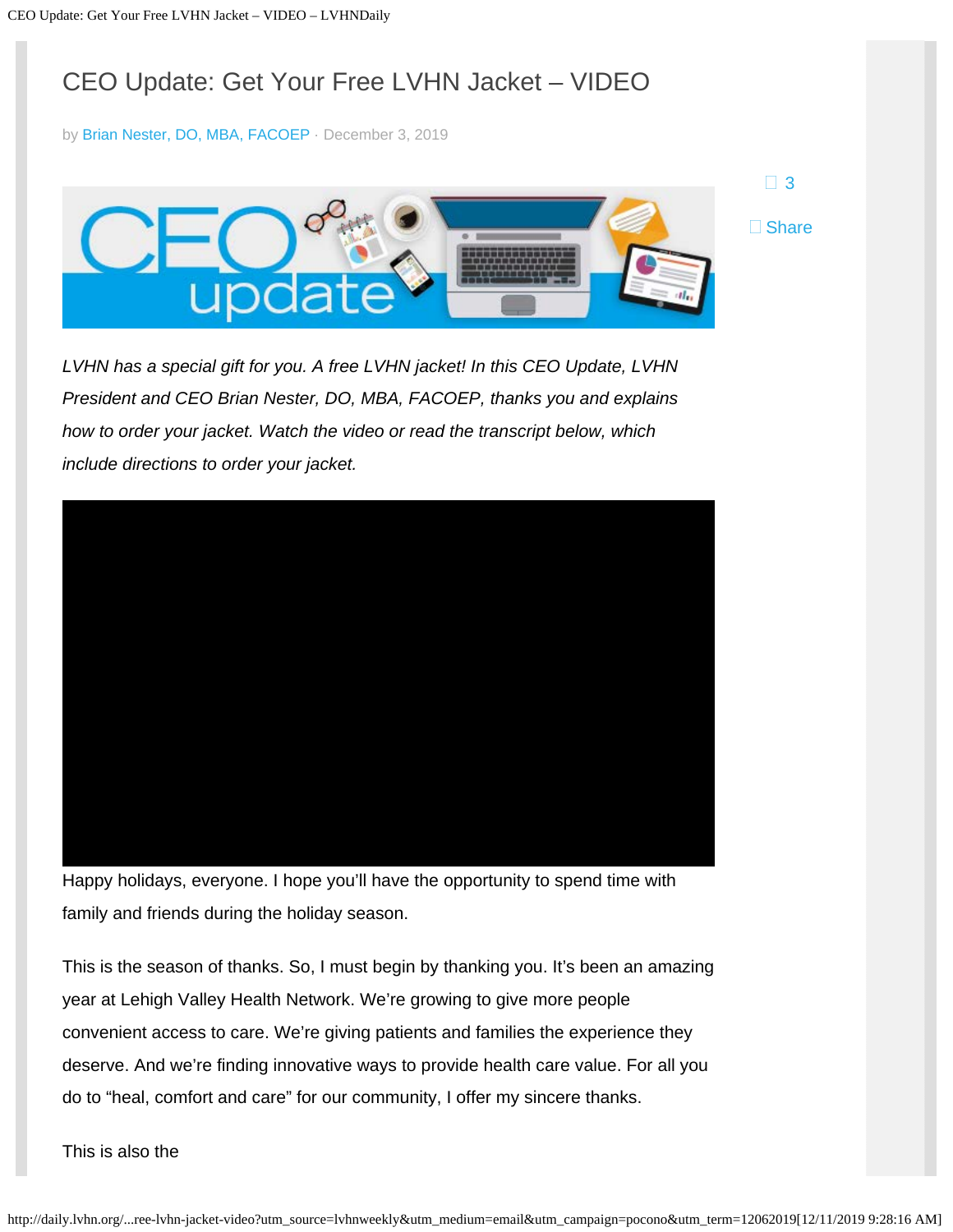season of giving. So, on behalf of our entire senior leadership team, we would like to give you a gift in recognition of your hard work and dedication. Our gift to you is this free Lehigh Valley Health Network jacket. That's right. Through the end of December, all



colleagues can order a free LVHN jacket online and it will be shipped to your home at no cost to you.

#### **Follow these steps to order your jacket.**

- $\blacksquare$  [Click here](https://store9945106.dkodermarketing.com/) to visit the ordering website.
- Enter your name and Employee ID number. (You can find your Employee ID number in the top left corner of your home page on the Colleague Resource Center. (If you are prompted to log in to the Colleague Resource Center, enter your SUI@lvh.com and your LVHN password.)
- Enter your home address. NOTE: Do not have your jacket shipped to your work address.
- Men's and women's styles are available. Select your style and size. Review the size chart before you make your selection. If you choose to return your jacket for another size, you will be responsible for shipping costs.
- You will receive your jacket 4-6 weeks after you place your order. The sooner you order your jacket, the sooner you will get it.
- The last day to place your order is Dec. 31, 2019.
- If you have questions, email  $LVHN@lvhn.org$ .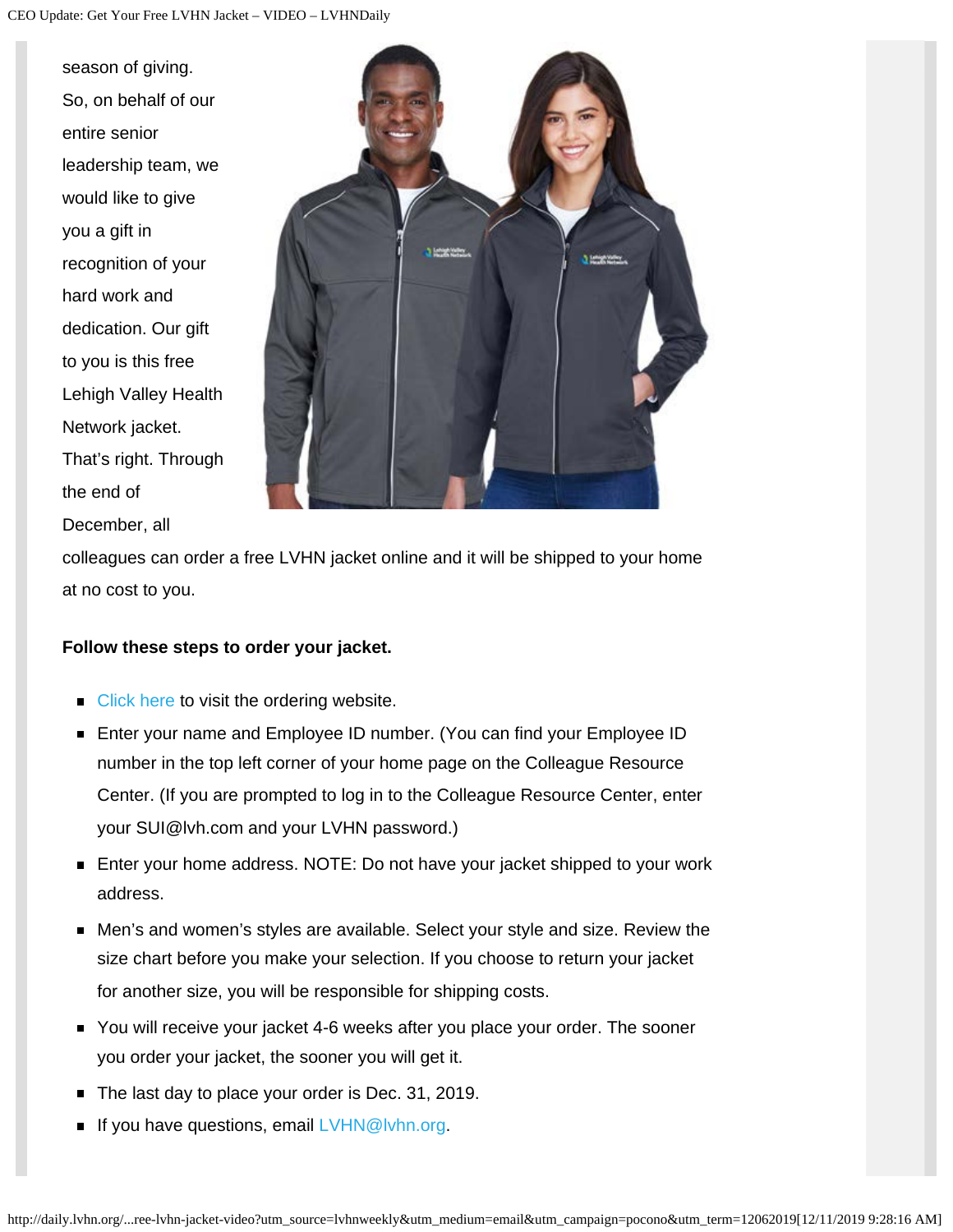We hope you enjoy your jacket and wear it frequently. When people constantly see all of us wearing our jackets, they'll know we are LVHN Proud, and they'll take comfort in knowing thousands of health care partners are here for them.

During this season of thanks, I once again say, "Thank you." I wish you and yours a holiday season filled with laughter, love, joy and good health. Happy holidays!



ABOUT ME: My name is Brian Nester, DO, MBA, FACOEP, and I am the President and Chief Executive Officer (CEO) at Lehigh Valley Health Network (LVHN). I came to LVHN in 1998 as the Director of LVH-Muhlenberg's Emergency Department. Prior to becoming President and CEO in 2014, I served as the health network's Chief Strategy Officer. I am originally from Reading, and I'm proud to lead an organization that continually strives to provide better health and better care at a better cost for the great people of our community.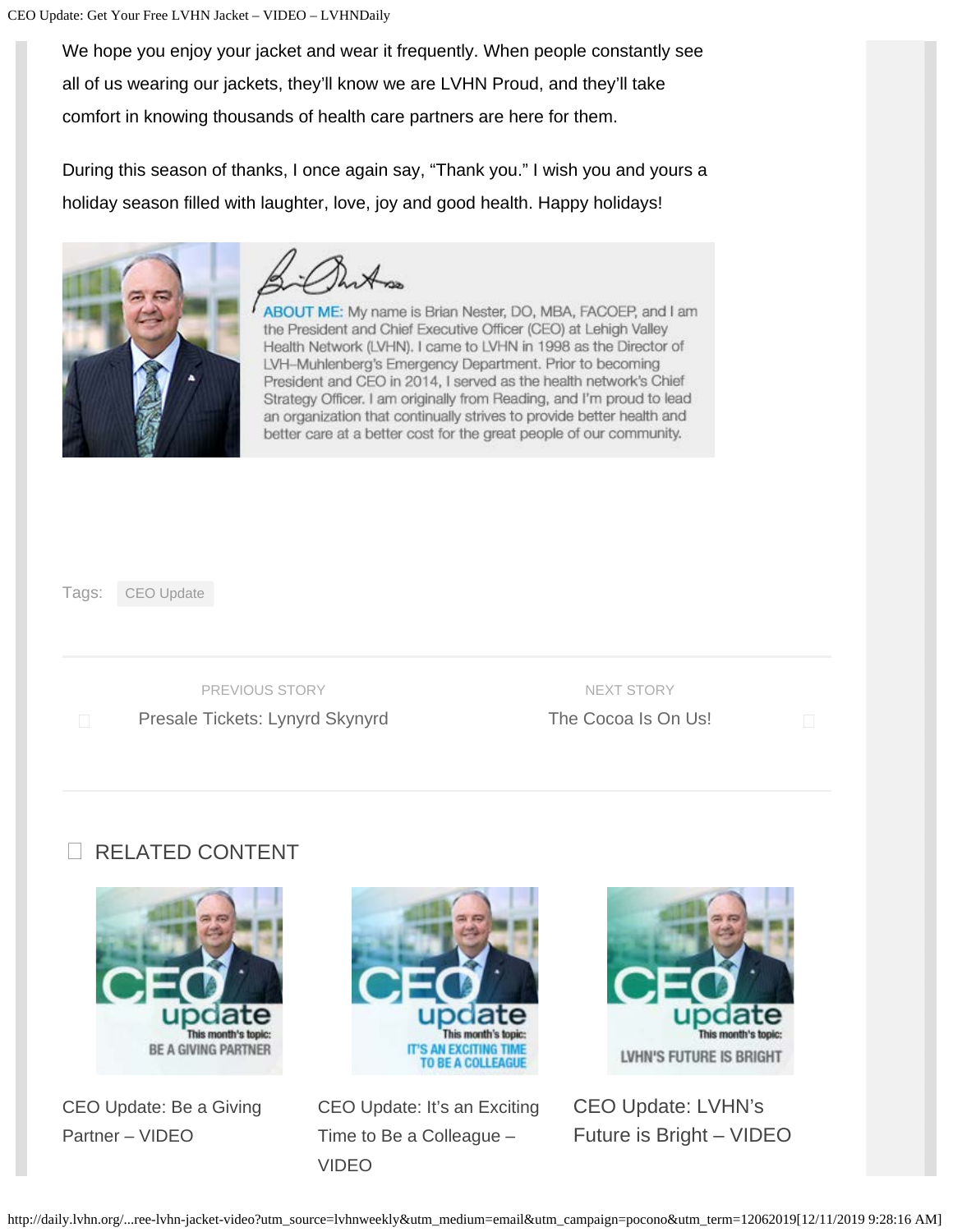# <span id="page-10-0"></span>Event Celebrates Joint Replacement Patients

#### by [Katie Cavender](http://daily.lvhn.org/author/katie-cavender) · December 6, 2019

Dancing pain free is something many of us take for granted, but the same can't be said for the 100 people who attended the Total Joint Replacement Reunion. The event was a chance for LVHN patients who had a total joint replacement to be reunited with their care team and celebrate their progress.

□ Share

"The event is so important because it's like a homecoming event for family members," says Roger Componovo, MD, with [Mountain Valley Orthopedics, PC](https://www.lvhn.org/locations/mountain-valley-orthopedics-pc-east-stroudsburg)**.** "The event brings the joint replacement family together and celebrates the efforts of both the patients and caregivers that make the success possible."

Patients shared their personal victories and snapshots of their active lifestyles through a slideshow. Pictures included patients taking hikes, riding motorcycles, caring for farm animals, paddleboarding and more. After dinner, everyone participated in a dance party which included a salsa lesson.

This is the sixth annual reunion for LVH–Pocono. Each year a team member is awarded the Knee to the City Award for exemplary performance and care. Fittingly, this year's award went to the planner of the annual event, Leslie Metzger, Manager of Acute Care therapies and Inpatient Rehab Center therapies with LVH–Pocono.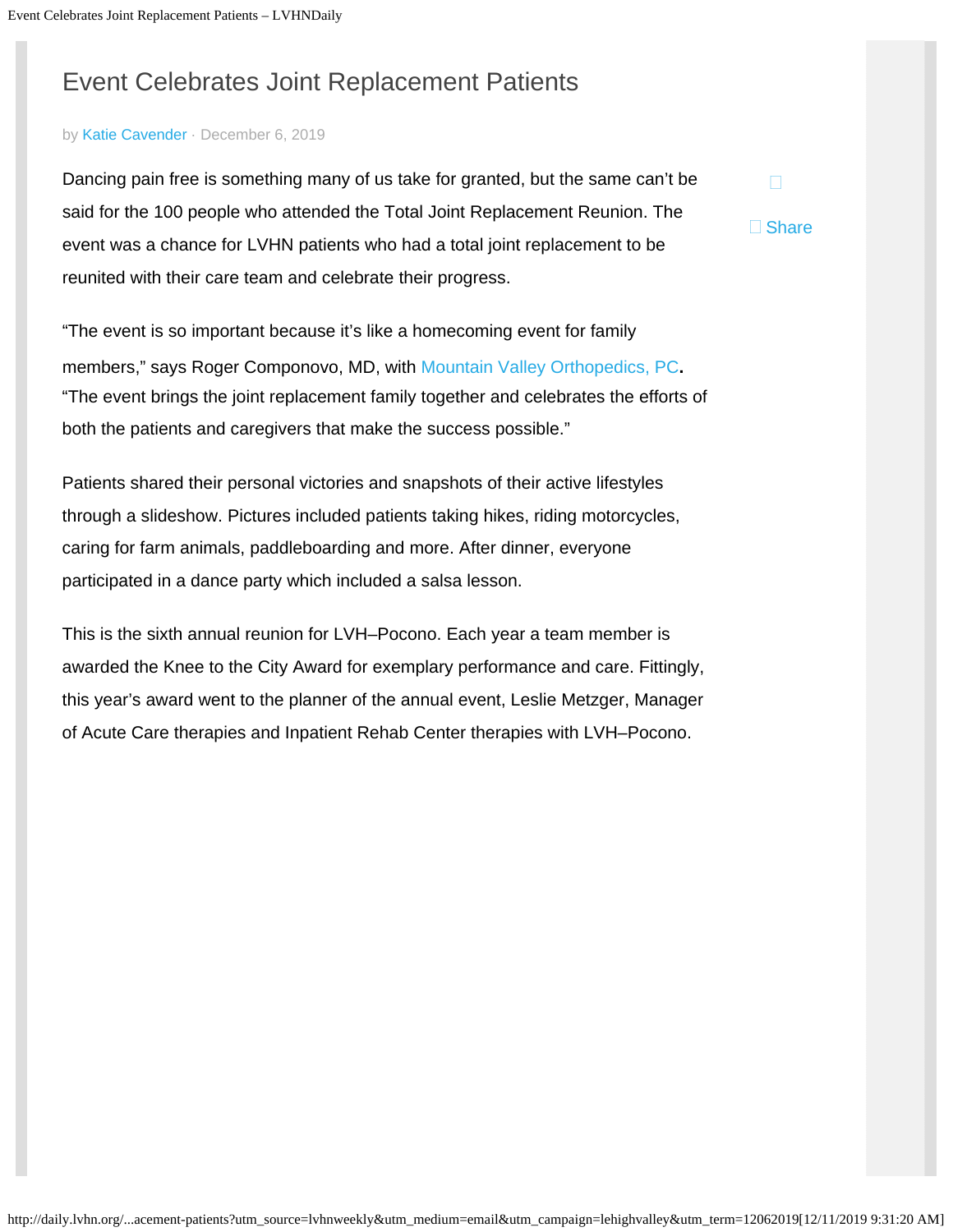



Image 1 of 6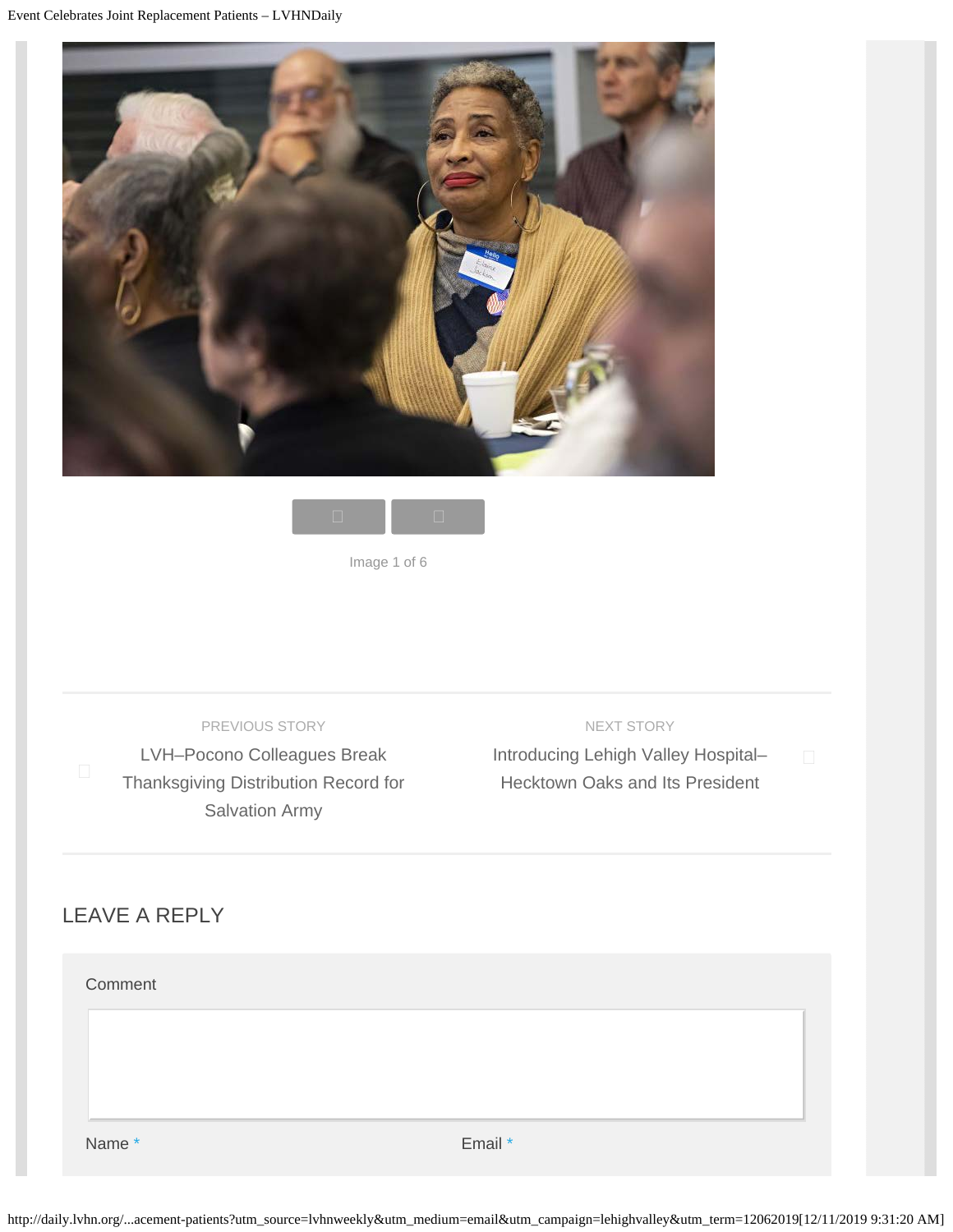# <span id="page-12-0"></span>LVH–Pocono Colleagues Break Thanksgiving Distribution Record

## for Salvation Army

by [Ellyn Schindler](http://daily.lvhn.org/author/ellyn-schindler) · December 6, 2019

Thanks to the kindness and generosity of hundreds of colleagues, 180 families in need received a proper Thanksgiving this year, and enjoyed a delicious and memorable holiday together. The significant food collection delivered to the Salvation Army's front door



 $\Box$  [3](#page-12-0) □ Share

included turkeys and boxes filled with the trimmings.

As stated by the Salvation Army, "In the hustle and bustle of the holiday season, we feel so blessed to be the recipient of such kindness, compassion and generosity. Thank you Lehigh Valley Hospital–Pocono for reminding us what the holidays are about."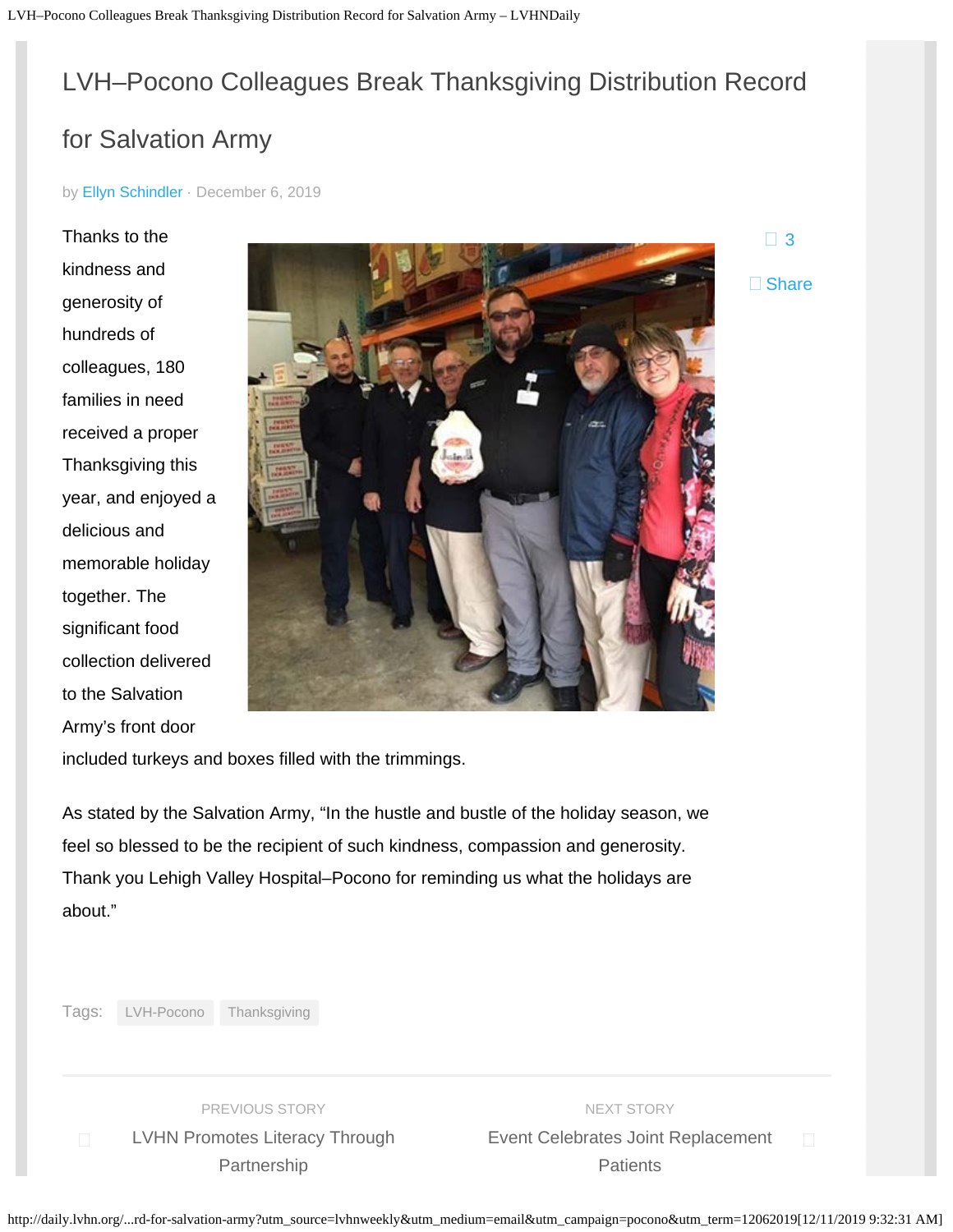# <span id="page-13-0"></span>Changes to Sick Leave and Per Diem Policies

#### by [Kirstin Reed](http://daily.lvhn.org/author/kirstin-reed) · December 5, 2019

Human resources continues to update policies based on your feedback to make LVHN an even better place to work.

#### **New per diem policy**

The new policy clarifies that managers will be required to assess the business need for per diem positions with limited or zero hours. This policy ensures core competencies of job responsibilities



are maintained, regulatory and mandatory educational eLearning modules are completed, and flu policy and network-wide system security requirements are met. The new policy applies to all LVHN sites except in cases where a collective bargaining agreement or department-specific per diem agreement exists, such as Patient Care Services.

#### **Updated sick leave policy**

The updated policy only applies to colleagues in the Lehigh Valley at this time. Other sick leave policies will be integrated at a future date.

Sick time may be paid (up to one day) for any same-day medical procedure in which anesthesia or conscious sedation is used and you are unable to work (e.g. colonoscopy). You will need to provide your manager with a note from your physician.

**This will not result in an occurrence (an unplanned period of absence for tracking attendance).**

#### **Next Steps**

 $\Box$  [2](#page-13-0)

□ Share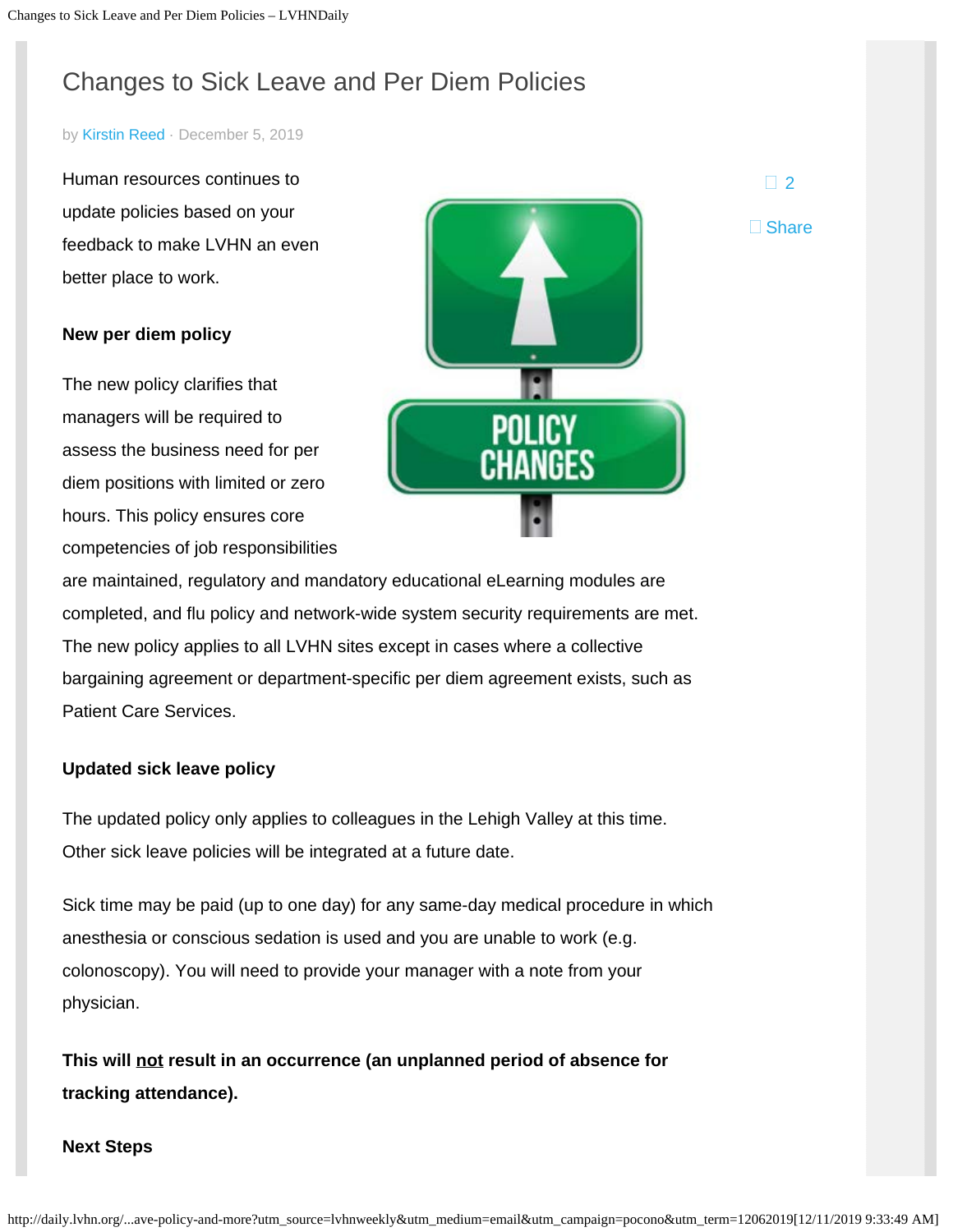#### Review the updated policies. Visit the Colleague Resource Center (CRC) from your

#### SSO toolbar and select the "Employment Policies" category.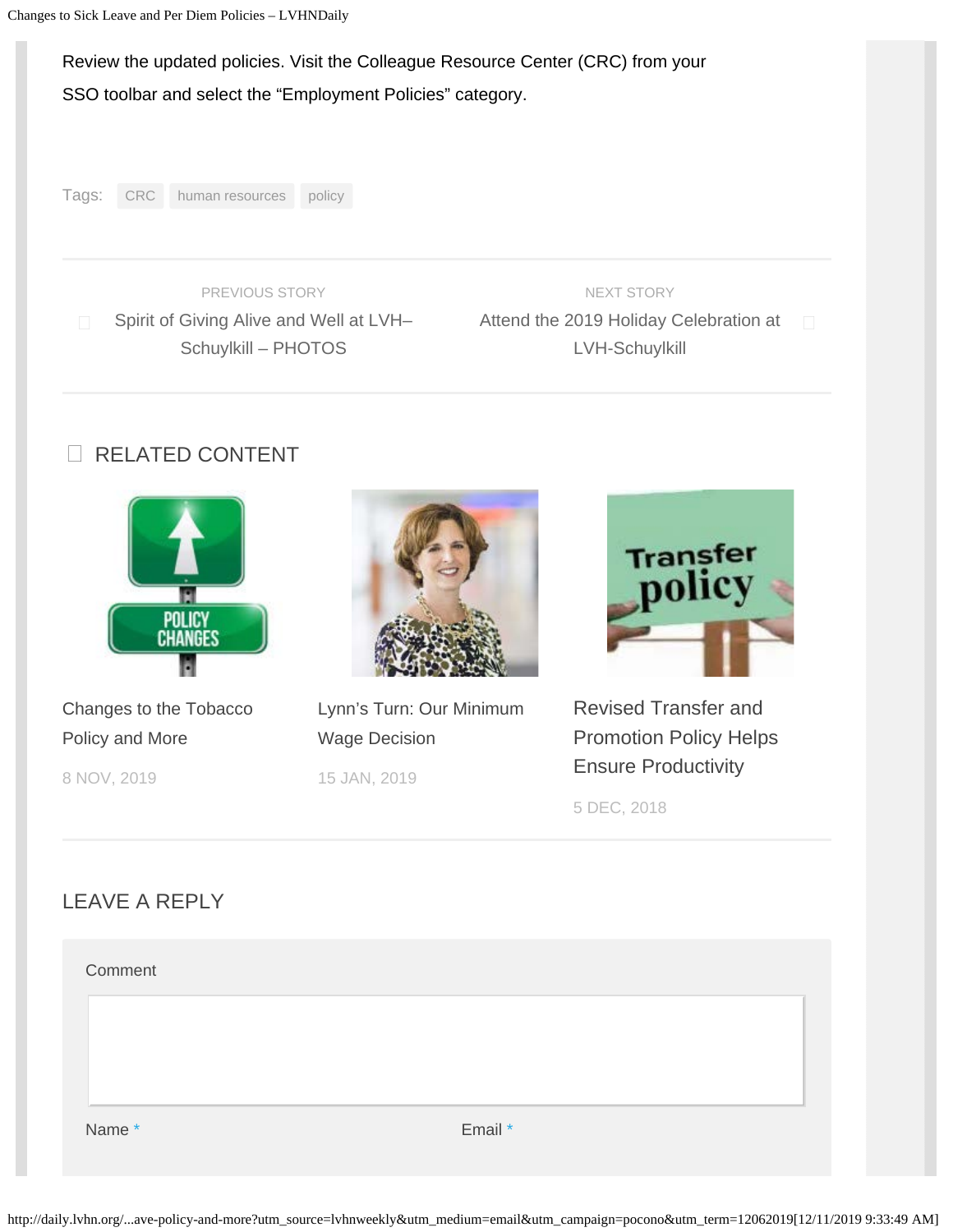# <span id="page-15-0"></span>2020 Friends of Nursing Award Nominations Open

#### by [Kirstin Reed](http://daily.lvhn.org/author/kirstin-reed) · December 5, 2019

Nominations are open for 2020 Friends of Nursing Awards. To nominate a deserving colleague for an award, here's what to do.  $\Box$  [1](#page-15-0)

- View the [2020 nomination](http://webappprd001.lvh.com/pdf/fonBooklet2020.pdf) [book](http://webappprd001.lvh.com/pdf/fonBooklet2020.pdf) to review the awards and nomination criteria.
- Complete the [nomination form](http://webappprd001.lvh.com/webpublic2/fonNew1/) on the LVHN intranet.

#### **Awards open to all colleagues**

Select Friends of Nursing Awards are now open to colleagues in all locations. Review the [2020](http://webappprd001.lvh.com/pdf/fonBooklet2020.pdf) [nomination book](http://webappprd001.lvh.com/pdf/fonBooklet2020.pdf) for nomination criteria.

#### **Submitting a nomination**

All nomination materials must be submitted together. Include these attachments with the nomination:

- Nomination letter by nominator
- One letter of support
- A personal exemplar (for all individual nominees)
- A photo of the nominee

Complete the nomination form, attach all required materials and press submit.

Incomplete nomination forms will not be accepted. All nominations must be submitted through the [2020 nomination form](http://webappprd001.lvh.com/webpublic2/fonNew1/) on the LVHN intranet.

**The due date for nominations is Friday, Dec. 20, at 11:59 p.m.**



□ Share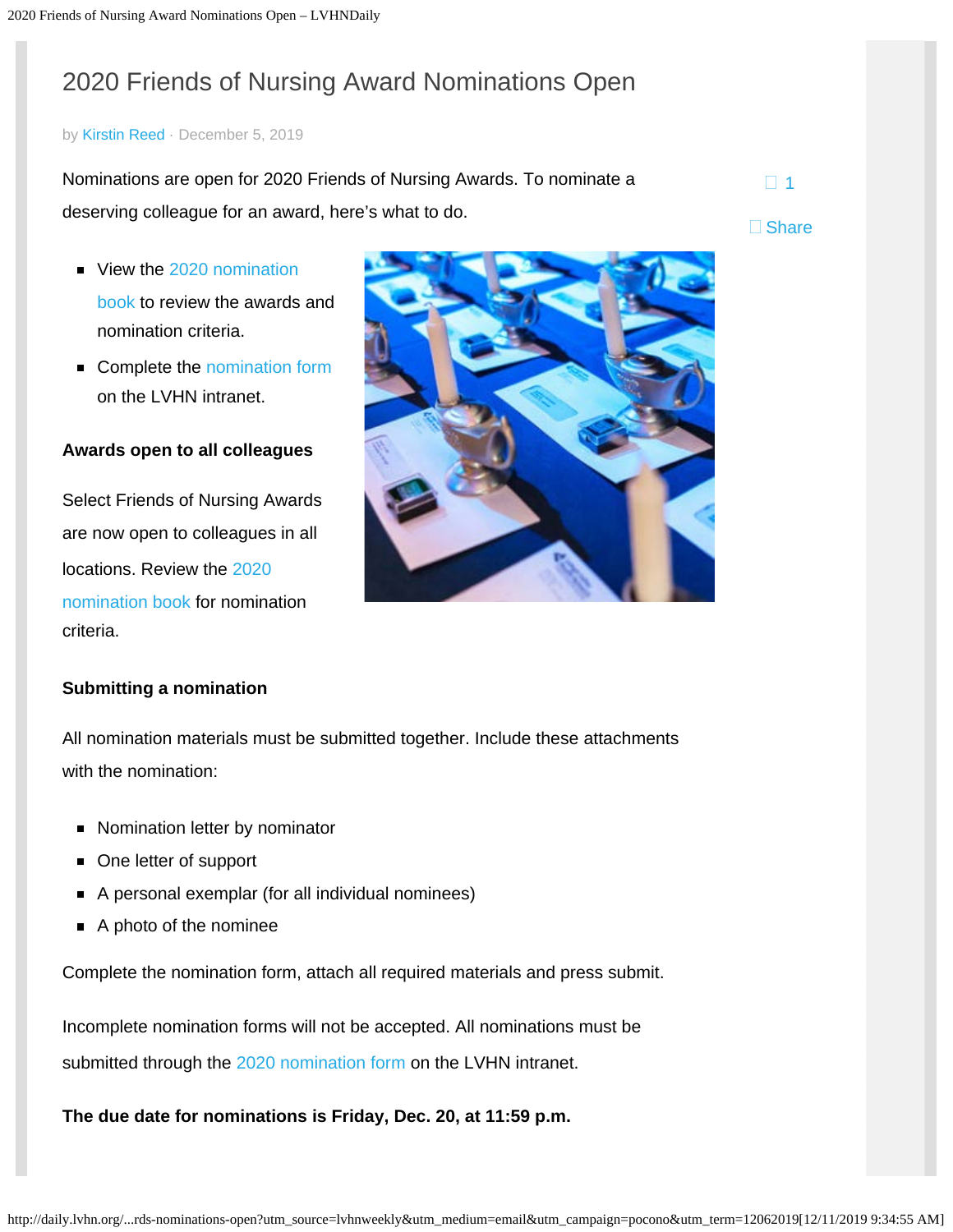# <span id="page-16-0"></span>Calling all Colleagues: Bring a Friend to the RN Open House and Networking Event

#### by [Kirstin Reed](http://daily.lvhn.org/author/kirstin-reed) · December 3, 2019

Do you know a registered nurse who is interested in working for LVHN?

Bring your nursing friends to the RN Open House and Networking Event on Thursday, Dec. 12, from 2-6 p.m. at the Easton Public Market and be entered into a raffle to win a gift card. You'll also have the opportunity to learn more about the possibility of receiving a referral bonus.

Do you know a respiratory therapist, medical assistant or

anyone who works in patient care? Our talent acquisition team would like to meet them too.

When you refer a qualified candidate, you could be eligible to earn a \$1,000 referral bonus. After your referred candidate is hired, successfully completes orientation and achieves 60 days of active employment, you'll receive the first half of your bonus. After your referred candidate achieves one year of service, you'll receive the second half of your bonus.

Additional information about referral program guidelines are available here: [LVHN.org/employee-referral-form.](https://www.lvhn.org/employee-referral-form)

#### **What you can do**

- $\blacksquare$  [Print this flyer](http://daily.lvhn.org/wp-content/uploads/2019/11/RN-Open-House_Networking-Event_Final.pdf) and share with your friends
- [Register for the event](https://go.activecalendar.com/lehighvalleyhealthnetwork/event/rn-open-house-and-networking-event/) at Easton Public Market, Dec. 12, 2-6 p.m.
- [Share the Facebook event](https://www.facebook.com/events/1161600917374058/?acontext=%7B%22ref%22%3A%223%22%2C%22ref_newsfeed_story_type%22%3A%22regular%22%2C%22action_history%22%3A%22%5B%7B%5C%22surface%5C%22%3A%5C%22newsfeed%5C%22%2C%5C%22mechanism%5C%22%3A%5C%22feed_story%5C%22%2C%5C%22extra_data%5C%22%3A%5B%5D%7D%5D%22%7D&__xts__%5B0%5D=68.ARC_0BNtN3BinBydlAODC_41tTr0Q4rSnJlx4Rscp4rfqEuWeSyj8n2a1Wf4fraCeTFhwkv3NBfWrbS8-2VV_i08bmGigwI5mDzD0KQ2mC7jppu71UyyviPM7tGMcyptZBbbbxbTkh7dBx_QLD1W7qGelnJUstE2WvwLsYKuG0swGr-a5SCYSaFz3CdIusA_JQJsrIP5z8SebmrtjPt3S6MieQSg_E7vDfpoWF6AW1RreXWfVzq0xIv1HNkuv9uPN1wdHvxIGBWqMWDrlkI&__tn__=HH-R) with your friends and family using #LVHNProud



 $\Box$ 

□ Share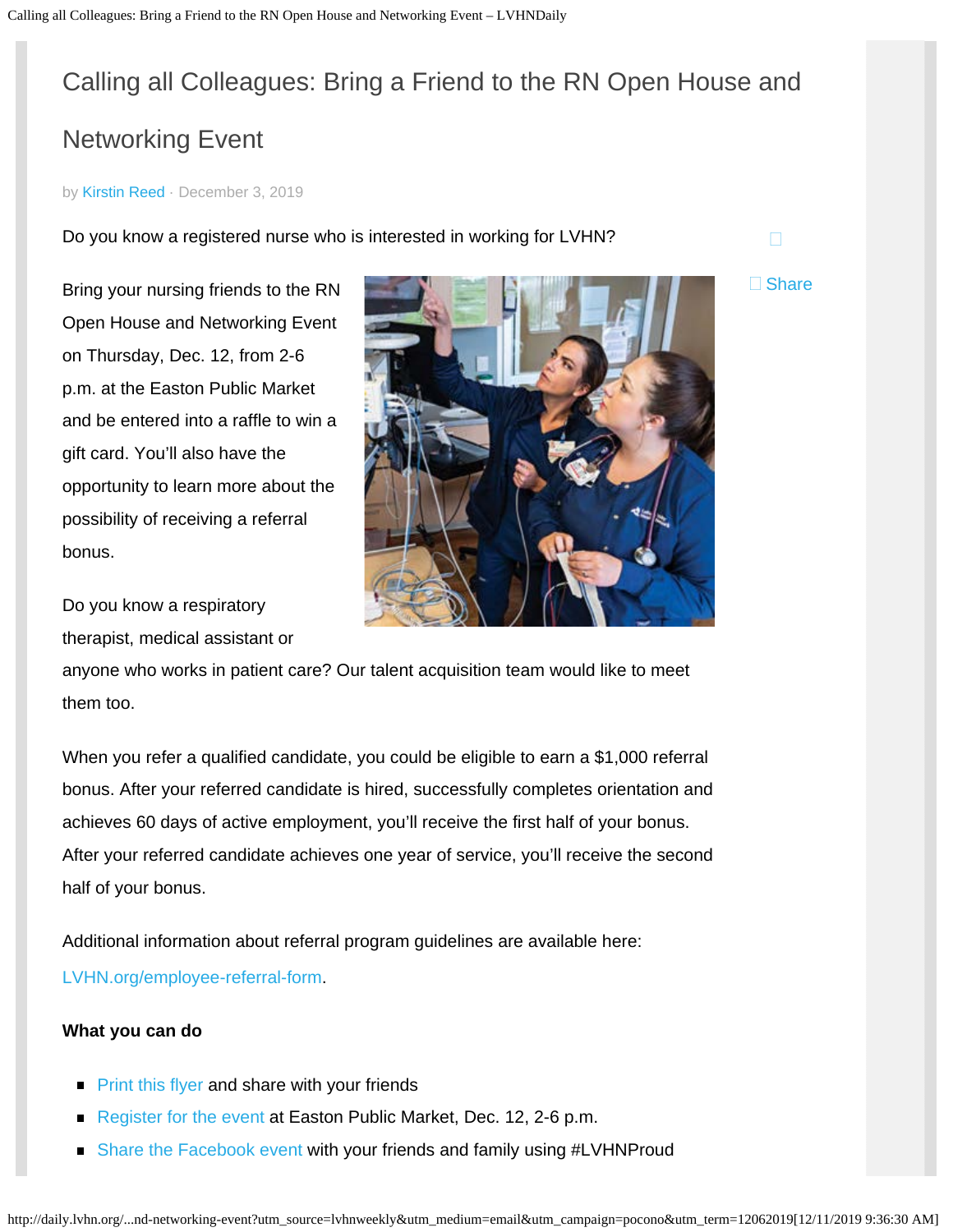#### Have a question? Contact Amanda Savercool, Talent Acquisition,

[Amanda.Savercool@lvhn.org](mailto:Amanda.Savercool@lvhn.org).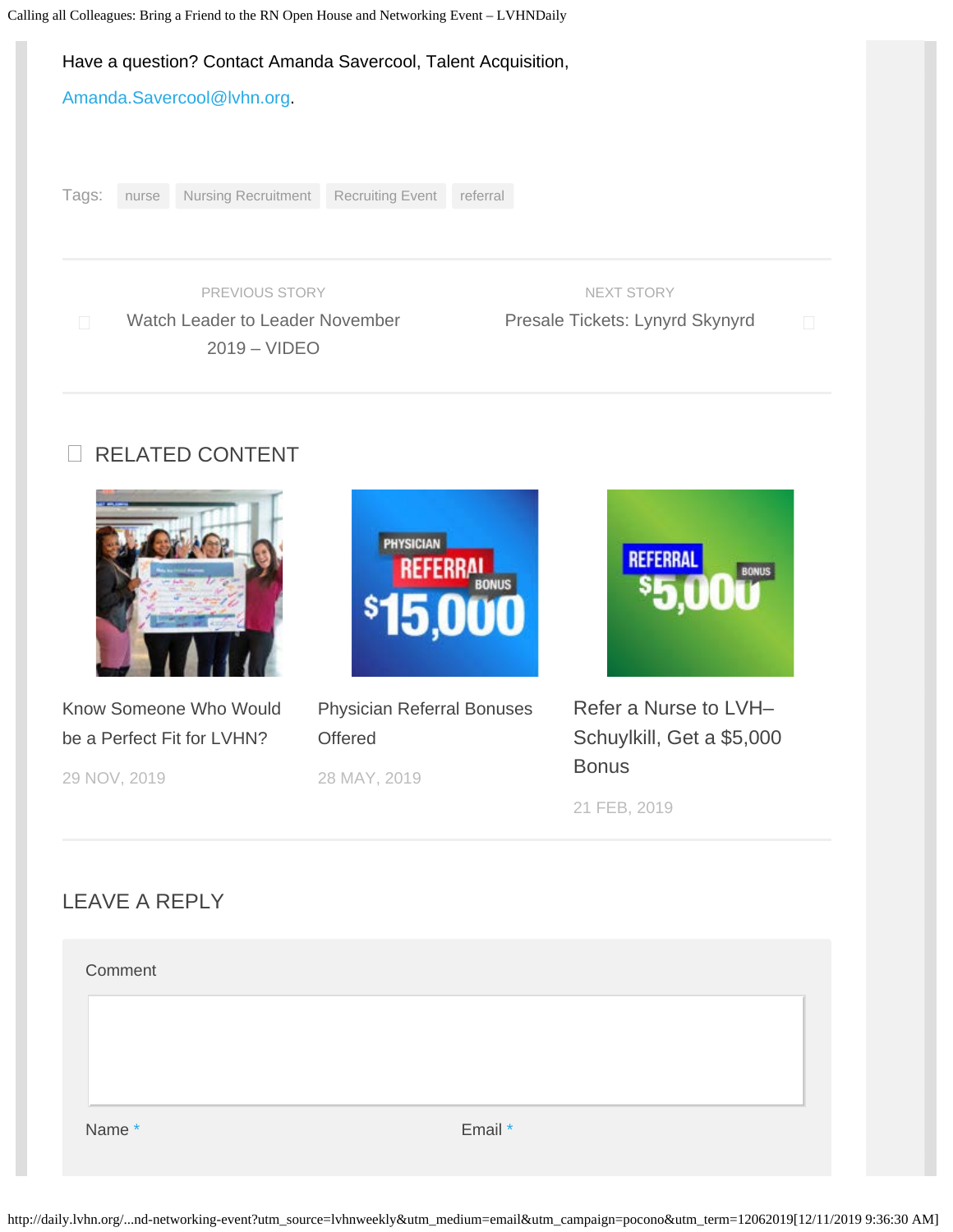# <span id="page-18-0"></span>Open Mike: A Milestone Year

by [Mike Rossi](http://daily.lvhn.org/author/mike-rossi-md) · December 5, 2019

□ [3](#page-18-0) □ Share



The holiday season is here. It's hard to believe another year has gone by and alas, is coming to a close.

When I look in the mirror, while I see a few more gray hairs (amongst the few hairs that are left!), I also recognize this time of the year provides the perfect opportunity to reflect and give thanks.



It turns out that 2019 has truly been a milestone year – and will always have a special place in my heart both professionally and personally.

On the professional side, let me start off my extending my heartfelt thanks to the thousands of LVPG colleagues who made 2019 so incredibly special for our medical group:

- We celebrated our 25-year LVPG silver anniversary.
- We crossed the 1,500 mark in the number of physicians and APCs we are proud to call our colleagues.
- We cared for more patients than ever before in our history by performing more than 3 million annual patient visits.
- We saw more than a quarter of a million new patients.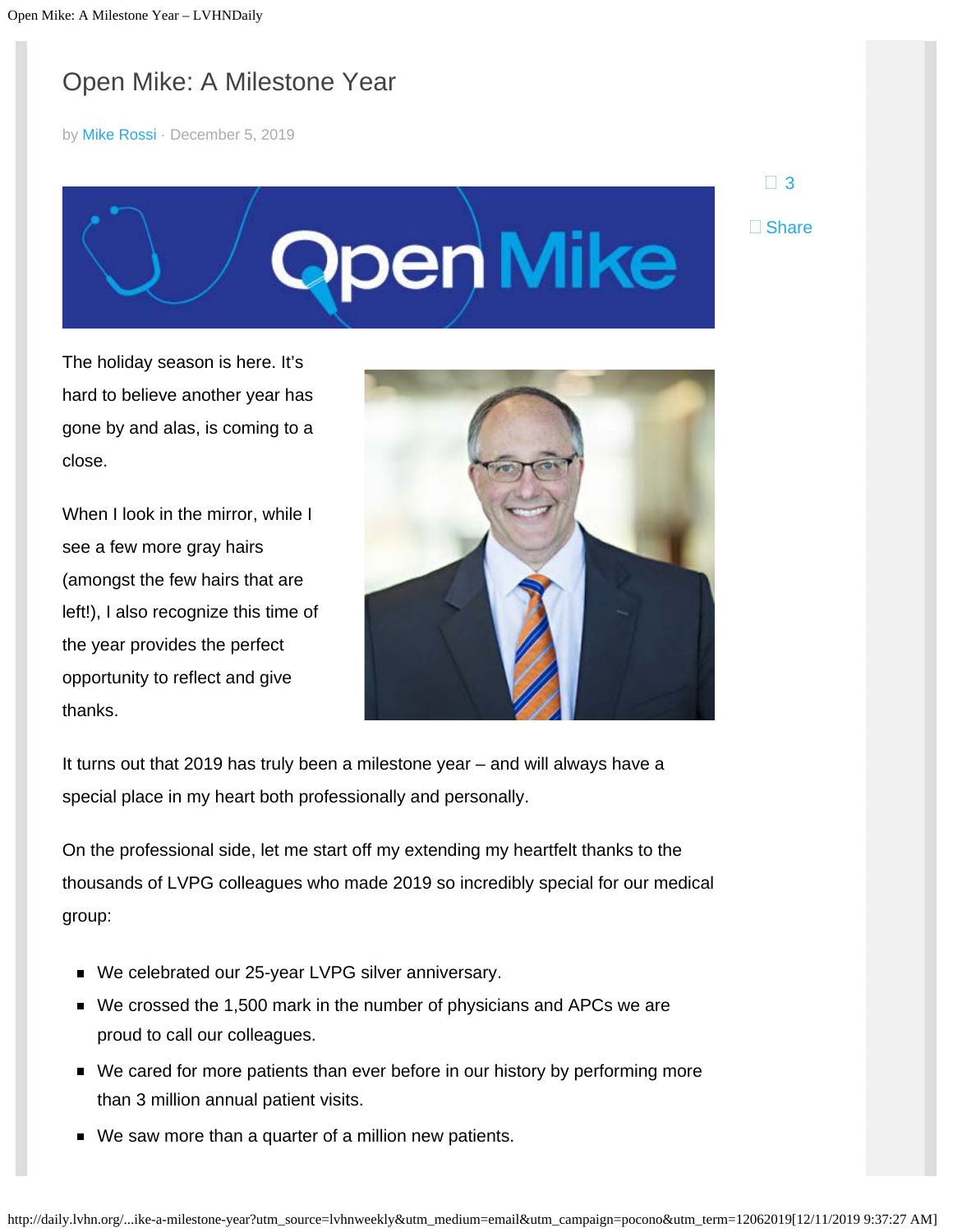We achieved maximum performance scores on our network quality metrics and perfect scores in CMS's new MIPS quality program.

- We opened 24 new practices/service locations over the past 18 months.
- We achieved our highest LVPG patient satisfaction scores ever and received national recognition for our innovations in service excellence and access improvement.
- We achieved our highest LVPG colleague engagement scores.
- We hosted our first LVPG Clinician Awards ceremony (which rivaled the Oscars)!
- We hosted our first LVPG Company Picnic.

The list could go on and on…. but you get the idea.

On a personal note, 2019 was also a very special year for my wife and I, as we learned the wonderful news that we are going to be grandparents for the first time!

To our patients and the communities we serve, who provide us the inspiration to deliver these amazing results – thank you for the privilege of allowing us to be partners in your health.

As we start to bundle up and get ready for the holiday season and upcoming winter months, let's remember to take the time to reflect, give thanks, and take to heart the profound difference we all make.

While all the milestones outlined above are each a representation of the tremendous collective work of our colleagues – it is the sum of all these efforts that our patients see through their eyes each and every day.

"Profound difference" goes beyond the medical care we deliver. Improving and restoring the health of our patients and communities we serve gets back to the basic joy which life brings.

It is that joy and happiness which this holiday season is all about – and for that I am truly grateful.

You are amazing – every day. Wishing you a healthy and happy holiday season.

All the best,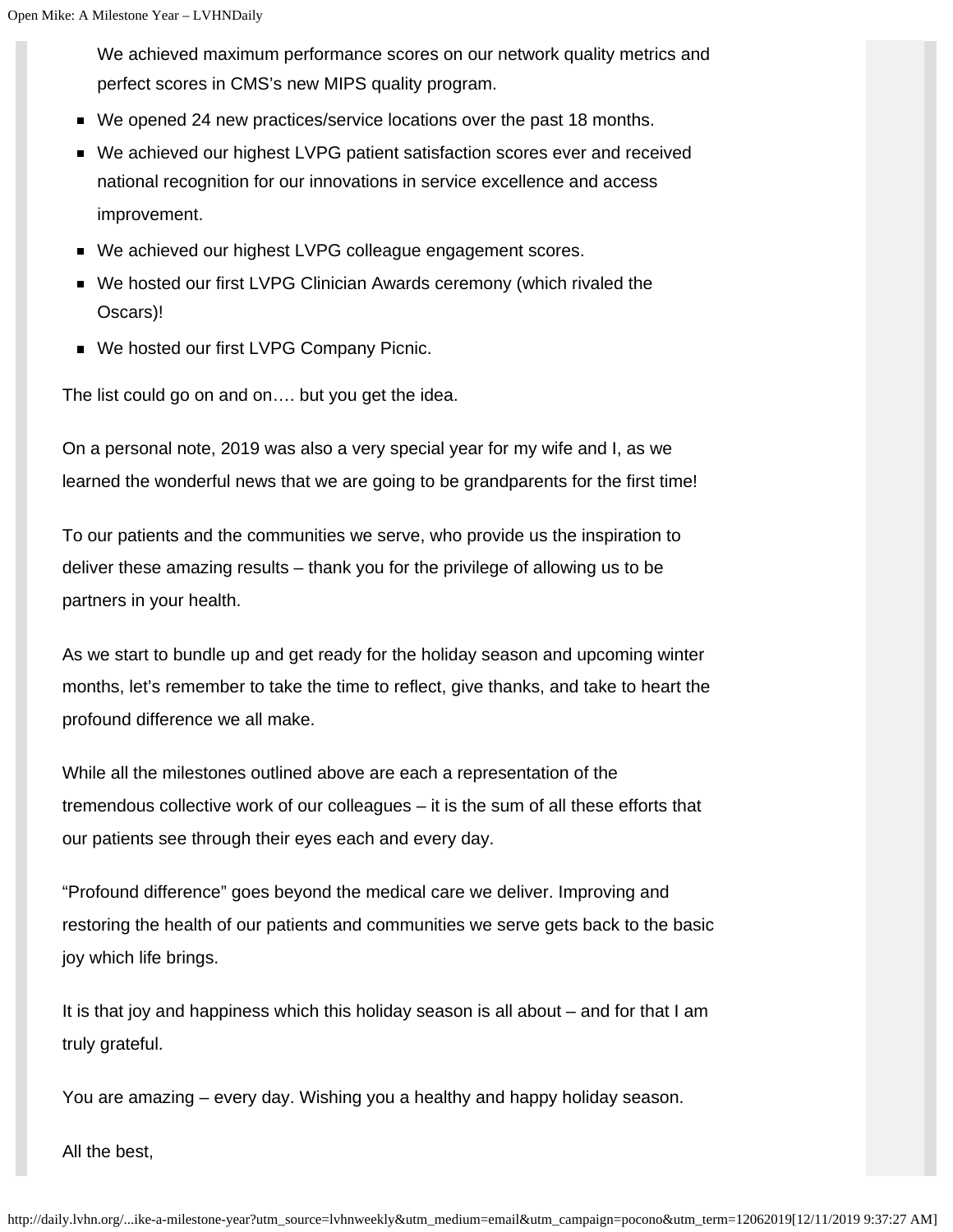Mike



Rossi, mas

About me: My name is Michael Rossi, MD, MBA, and I am the Chief Physician Executive for LVHN and President of LVPG. I came to LVPG 15 years ago as Chief of Cardiology for LVHN and Medical Director of our Regional Heart Center. I truly enjoyed caring for cardiac patients and getting to know them and their families. I am proud to be part of such a great organization. My passion is patient care. I view my current role as taking that passion for caring for an individual patient, to caring for our entire community. It is an honor to work with such an outstanding network of dedicated colleagues.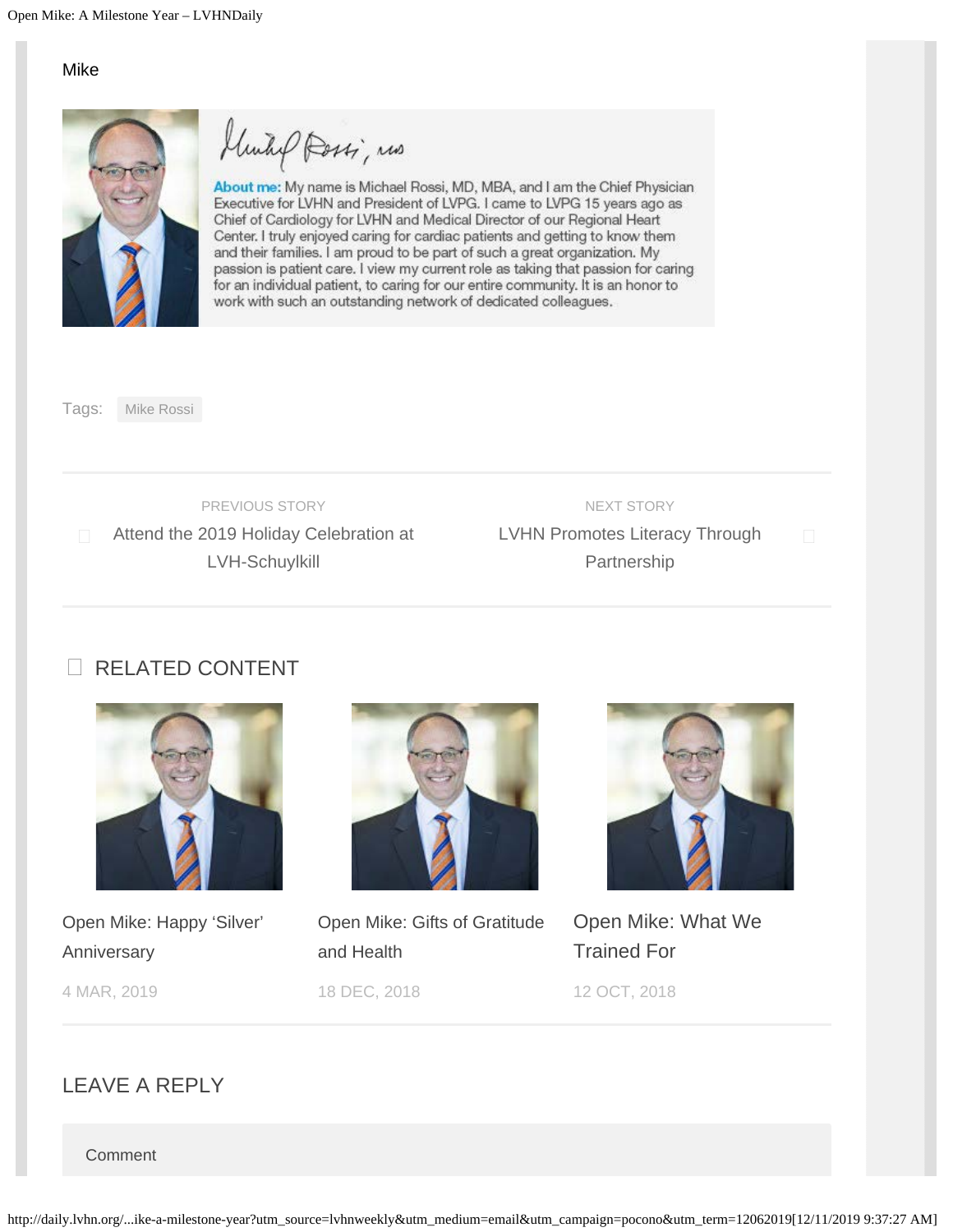# <span id="page-21-0"></span>Service Anniversary List – December 2019

#### by [Rick Martuscelli](http://daily.lvhn.org/author/rmartuscelli) · December 2, 2019

Happy anniversary to these colleagues celebrating a career milestone at LVHN in December 2019. Congratulate them on their years of service.

#### **40 years**

Arlene Altemose, Operating Room

Ellen Kibler, 2B (PCU)

#### **35 years**

Christine Jones, Breast Health Services

#### **30 years**

Deann Barreto, CT at Palmer Township

Jennifer Doster, HIM Provider Based Coding

Taylor Hovan, Sterile Processing

Frances Mcinerney, Home Care Skilled Nursing

Jamie Stoudt, HIM Business Systems Develop

Deborah Strunak, Patient Registration

Tony Vargas, LVAS – LVH Muhlenberg

Alice Wall, Specialty Float Pool ER



□ Share

# **SERVICE ANNIVERSARY**

#### **25 years**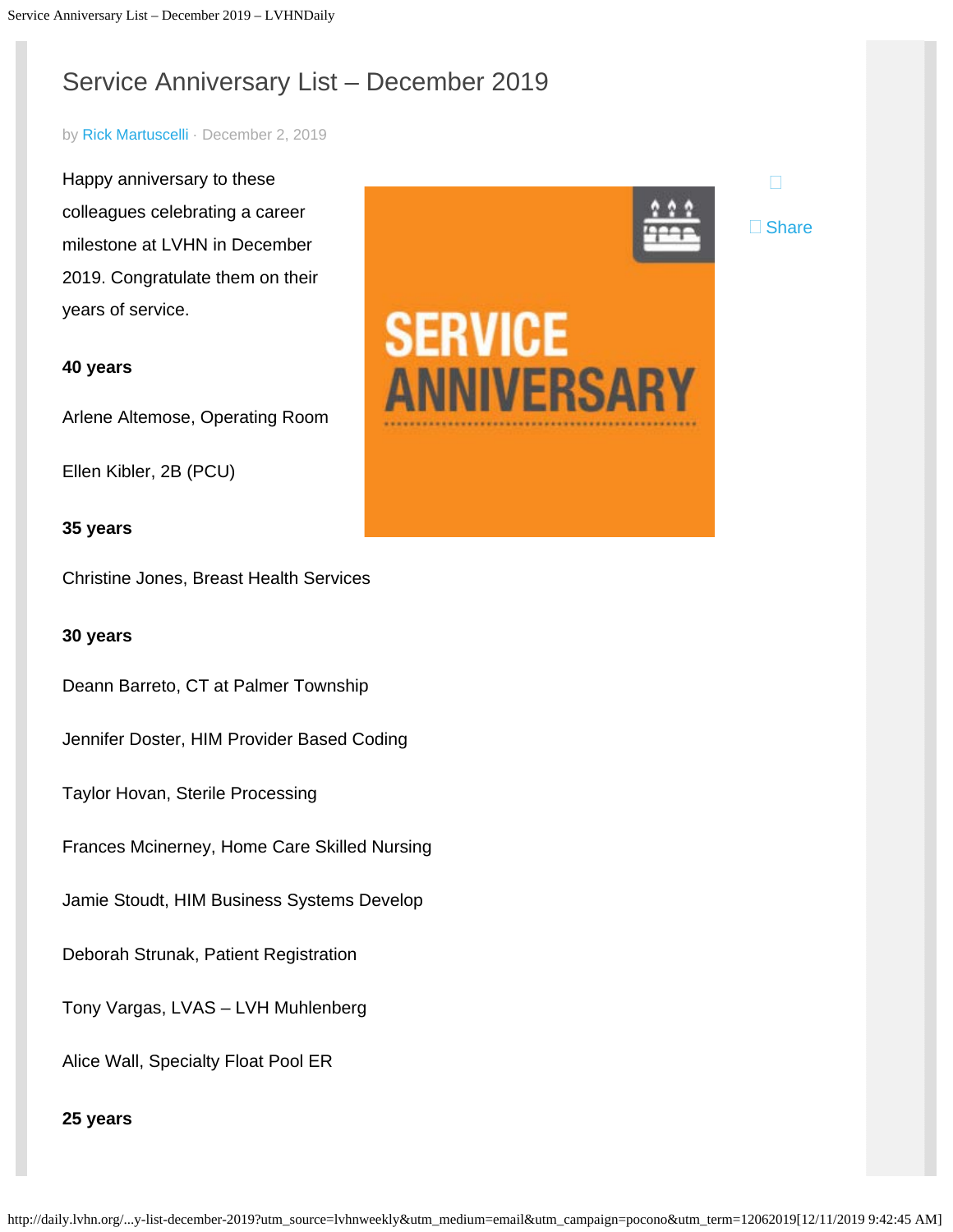Jacqueline Arthur, Medical Oncology MHC

Barbara Biacco, Admin

David Freedman, Financial Services

Rosanne Houser, Short Procedure Unit

Staci Morrissey, Department Of Family Practice

Rosemarie Schneiderman, CT Scan

Kimberlee Szep, Quality

**20 years**

Mohadai Arjun, Radiology

Glenn Elliott, LVPG Family Med Kutztown Holly Fereno, LVPG Peds Endocrinology 17thSt

Gretchen Fitzgerald, OACIS Palliative OutPatient

Denise Gibbs, Adult Peds Psychiatry SCC

Mary Grablick, Fairgrounds Surgical Center

Grace Griffith, Hospice Home Health Aids

Megan Jerant, LVPG Bariatric Med 1243CC

Linda Lazur, Laboratory – Jackson

Brian Leader, LVH Office of the President

Sheila Ramos, Float Nursing

Richard Sierzega, Nursing Float Pool

Lori Steinhart, Clinical Documentation Cdi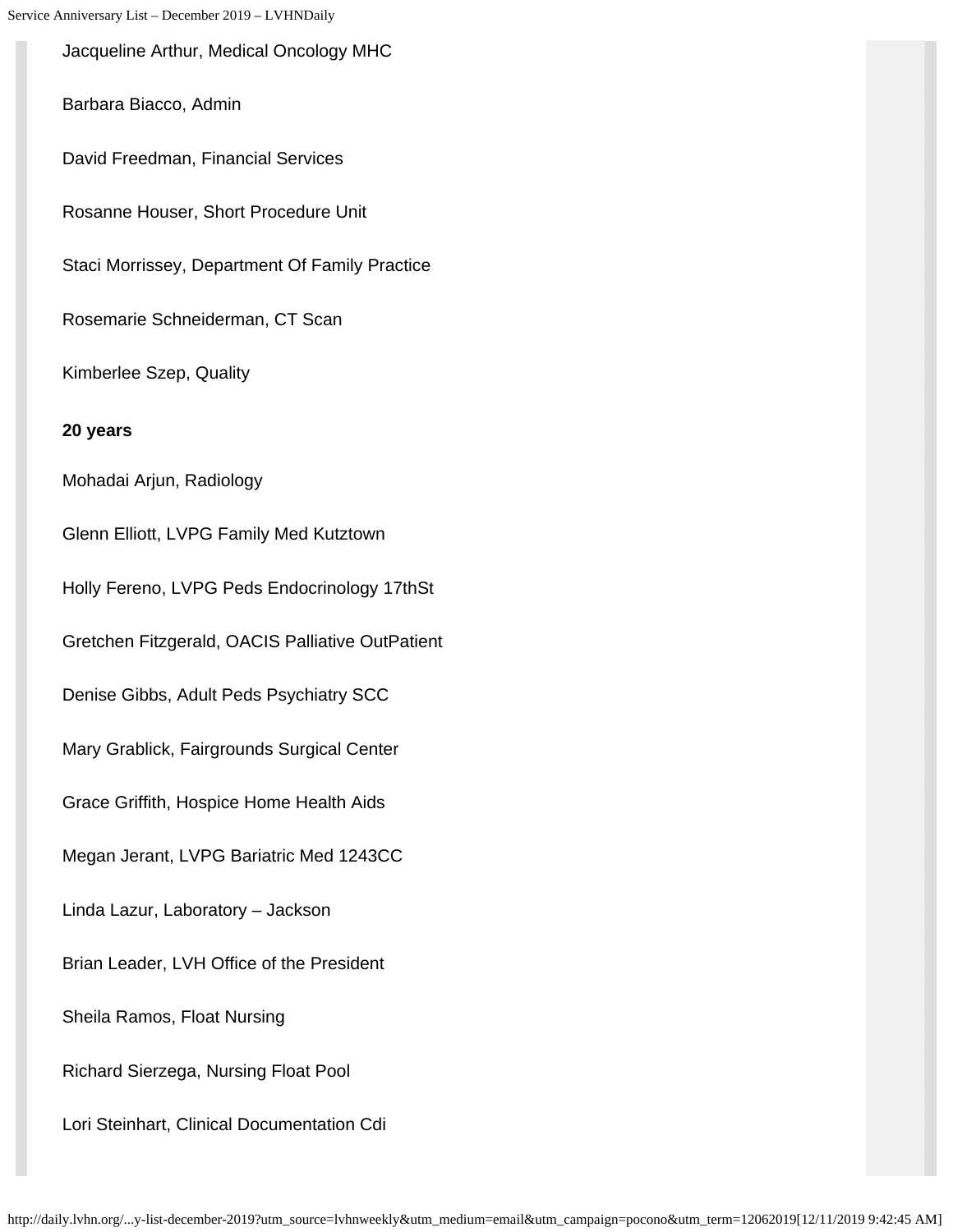Daniel Stettner, 4KS Medical/Surgical Unit

Anne Welsh, Operating Room

Crysta Zimmerman, Cardiac Rehabilitation

#### **15 years**

Maureen Babula, Healthworks – Bethlehem Twp

Melissa Babyak, LVH M Hospitalist Program

Lisa Bair, HSP CC Infusion

Judith Baker, Emergency Service – CC

Michelle Ballek, LVPG Peds Pulmonology1210CC

Jason Bauder, Adolescent Psych Unit

Gail Bauer, Kidney Acquisition

Deborah Bren, LVPG Family Med Orefield

Thomas Buonanno, Home Care – Physical Therapy

Craig Christine, LVPG Family Med Orefield

Joseph Ciecko, LVPG FM Whitehall

Jessica Cupples, Childrens Cancer Center

Luis Diaz Barriga, Grounds / Housekeeping

Karen Fanelli-Daniels, Radiology-Diagnostic – Cc

Karen Faust, LVPG Neurosurgery 1250SCC

Christina Fenstermacher, Radiology – Norwegian

Denise Graves, LVAS – LVH 17th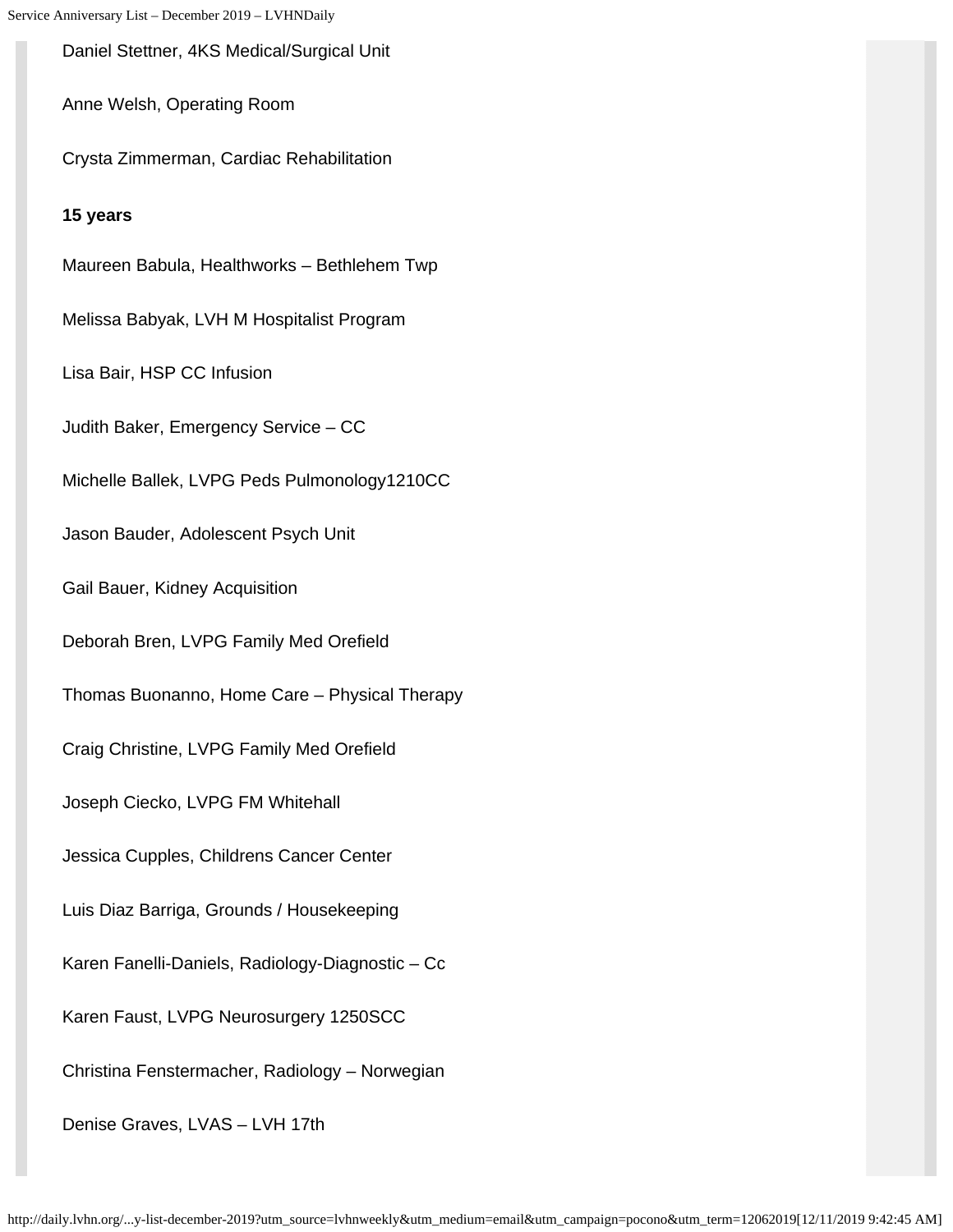Marisa Holderman, Specialty Float Pool ER Francine Hosak, LVPG Peds Endocrinology 17thSt Linda Hunsberger, LVPG Fam Med/Peds Cetronia Rd Kristy Jacoby, LVPG Family Med Orefield Shweta Kadakia, Crisis Intervention Donna Knabb, LVPG Family Med Orefield Patricia Koons, LVPG OB/GYN 17th St Susan Krieg, ED Providers Leigh Lakose, LVAS – LVH 17th Jennifer Lienhard, LVPG Cardiology 1250CC AnnCorinne Lushis, Wound Healing Center Debra Maher, LVPG-P Internal Med-Tobyhanna Ruthann Mantz, LVPG Peds Gastroenterolgy 1210 Victoria Matos, Aids Activity Office Bernadetta Mclaughlin, Adult Psych – Jackson Jenelle Melton, Supply Chain Analytics Elizabeth Mihalick, Patient Registration Jennifer Muffley, Patient Accounting Ann Newhall, LVPG Family Med Laurys Station Regina Pompei, EEG – Jackson Betty Ramsay, Healthworks Allentown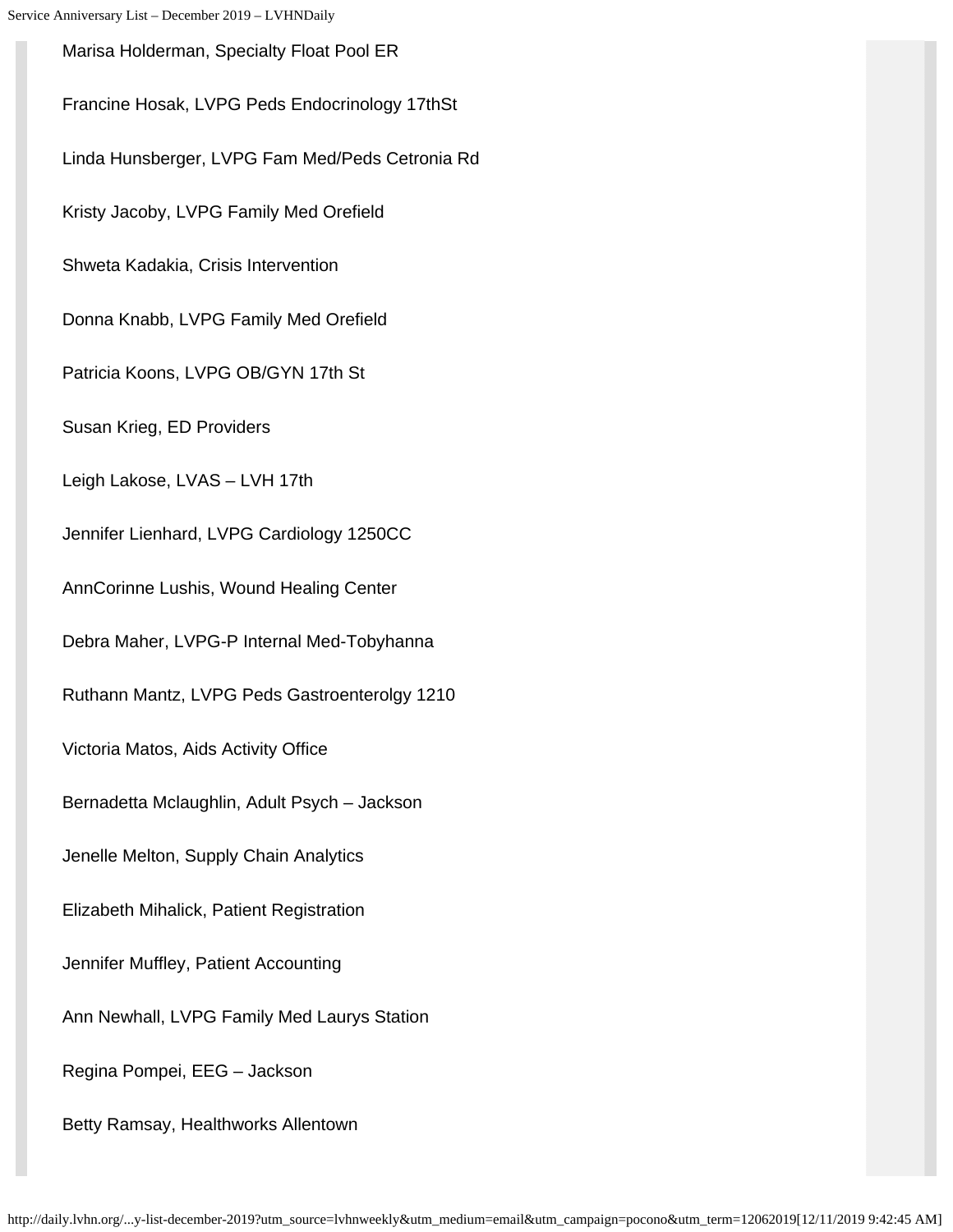Jessica Raudabaugh, Nurse Fmly Pship Thomas Renaldo, LVPG Geriatric Med 17th St Karen Renninger, Dietary Natalie Rice, LVPG Family Med Orefield Tara Rochelle, LVPG Family Med Orefield Brooke Rosenberger, Maternity Nancy Rothrock, LVPG Internal Med Fogelsville Carli Scheirer, Patient Accounting Debra Schneiderhan, Financial Services Brenda Schwartz, LVPG OB/GYN Laury's Station Nadine Shull, Patient Accounting Kathleen Snyder, Labor & Delivery Lorraine Stidham, Progressive Coronary Care Unit Ryan Tenzer, ED Providers Greg Tomcho, LVPG FM Whitehall Vicki Trauger, Pediatric Rehab At CC Maria Visnosky, LVPG Family Med Orefield Patricia Wagner, Peds Sleep Center at 17th St Melissa Wilson, Revenue Cycle Coordinators Michael Zager, LVPG Internal Med Fogelsville Veronica Zichelli, Information Technology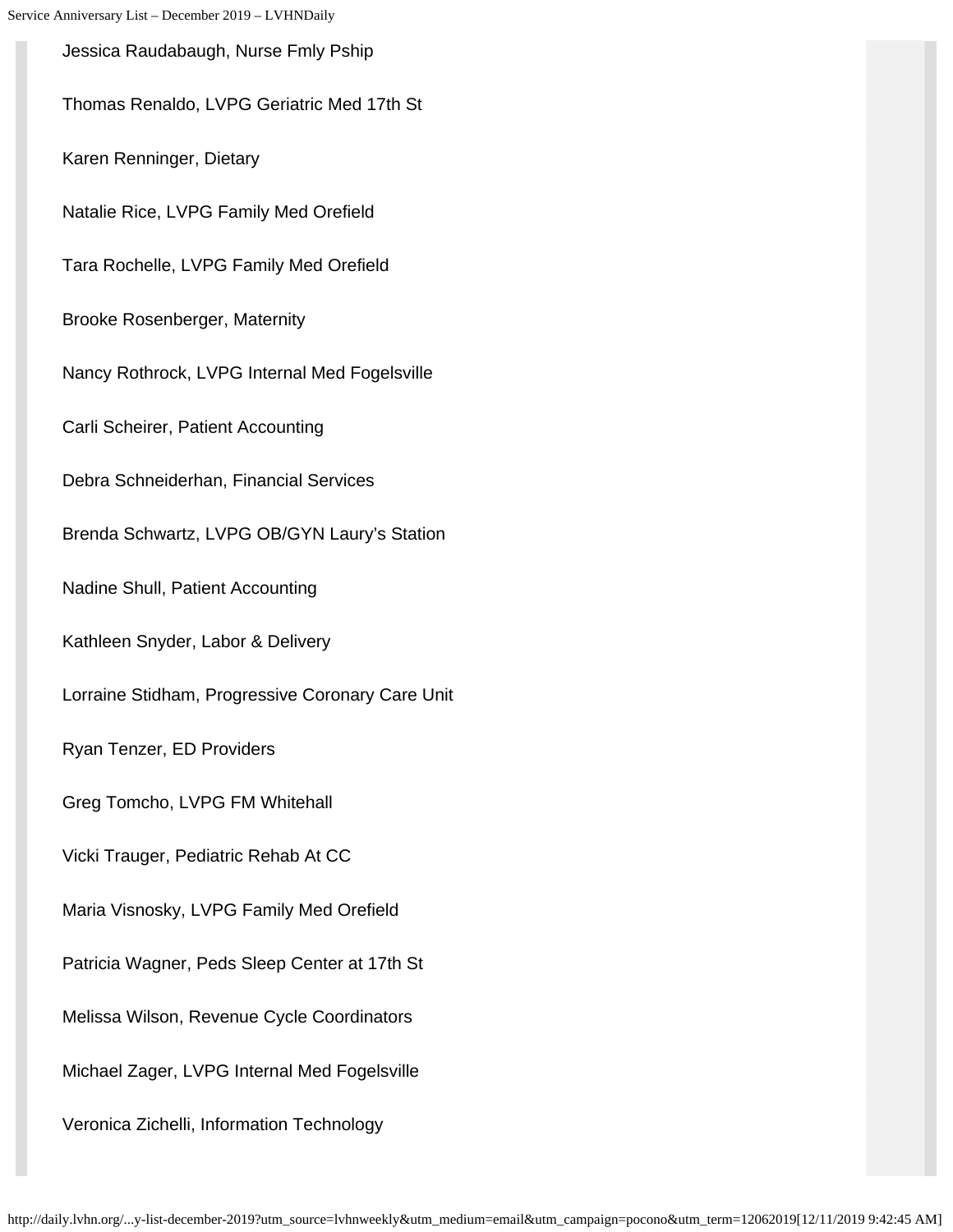#### **10 years**

Deborah Benkoski, LVPG Maternal Fetal Med Montag Karen Bortz, Info Svcs Data Analytics Troy Brokenshire, Info Svcs Telecommunications Joseph Caso, Plant Operations Christen Davis, Pharmacy Tina Dixon, LVPG OB/GYN Laury's Station Michael Dougherty, EPIC Conversion Rebecca Evans, Operating Room Michael Ferragame, EPIC Conversion Kathryn Ferullo, ICU Tammy Halsey, General & Administration Paul Hanna, Pharmacy Ana Krawetz, Sleep Disorders Henry Liu, LVPG Family Med 1251CC Monika Mahajan, LVPG Internal Med 1230CC MaryBeth McNicholas, Case Management David Morris, Courier Services Brandi Moyer, BH 1 Keena Moyer, Neonatal ICU

Dalia Naudziuniene, LV Center For Women's Med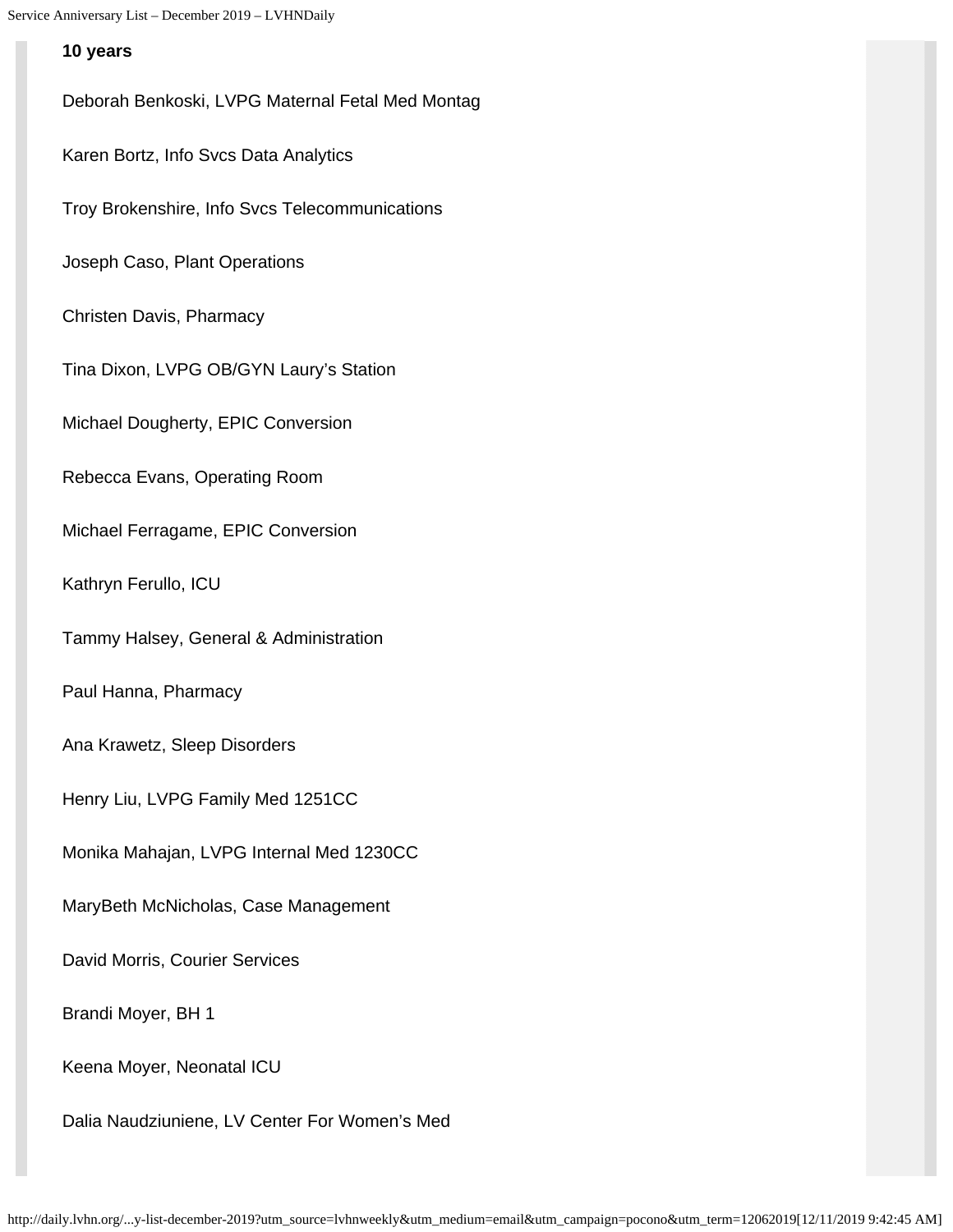Valerie Nederostek, Burn Center

Tricia Patrick, ASU-OR

Barbara Siroky, HOA Muhlenberg

Jeanette Tomasi, Pharmacy

Lauren Torres, Strategic Operations

#### **5 years**

Susan Adams, LVPG Peds West Broad Meagan Andrews, LVPG Cardiac Thoracic Surgery Karen Badellino, LVPP PCP Kristine Barnes, Precertification Dept Yamaly Batista, LVPG Orthopedics Specialty Karen Benner, LVPG Orthopedics Specialty Barry Berger, LVPG Orthopedics Specialty Maria Bermudez, Same Day Surgery Ravindra Bhati, LVH-CC Hospitalist Program Michael Bigatel, Hwc Fitness Center Ceola Blake, LVPG OB/GYN 1245SCC Kristine Blose-Venable, LVH Rehab Cetronia Rd Patricia Booth, LVPG Peds Endocrinology 17thSt Hygenica Boozel, LVPG-L Ortho Muhlenberg Heather Brown, HIM DOC Mgmt Release of Info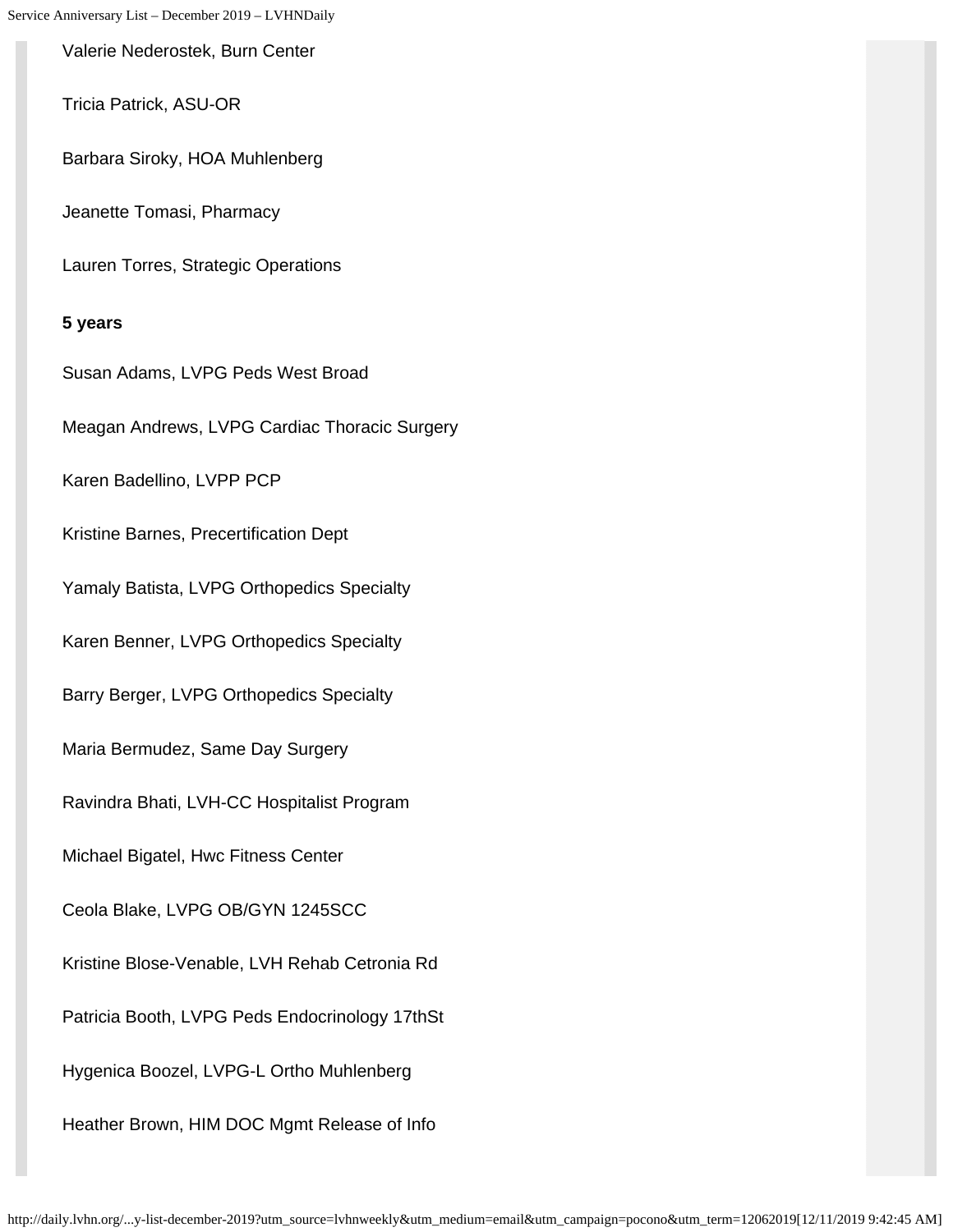Kristin Brown, LVPG Orthopedics Specialty Kristin Burgos, LVPG Orthopedics Specialty Yury Bykov, LVPG Orthopedics Specialty Madhavi Capoccia, LVPG Fam Med/Peds Cetronia Rd Geoffrey Carlson, LVPG Family Med Moselem Spring Jennifer Carroll, LVPG Orthopedics Specialty David Carter, Rehab at 1250SCC Karen Casciano, LVPG-L Ortho Muhlenberg Estela Cedeno, LVPG-L Ortho Muhlenberg Jessenia Cedeno, LVPG Orthopedics Specialty Jennifer Cole, 1243 Fitness Center Mitchell Cooper, LVPG-L Ortho Muhlenberg Amanda Crighton, LVPG General Surgery Donna Curtis, Oncology Clinic Joseph D'Alessio, Radiology at Bangor Bethney Damrell, EMS Hazleton APTS Operations Brenda Davidheiser, LVPG Orthopedics Specialty Luz Diaz, 5CP Medical Surgical Unit Thomas DiBenedetto, LVPG Orthopedics Specialty Kelley Eckenrode, LVPG Orthopedics Specialty Janine Egan, Rehab at Whitehall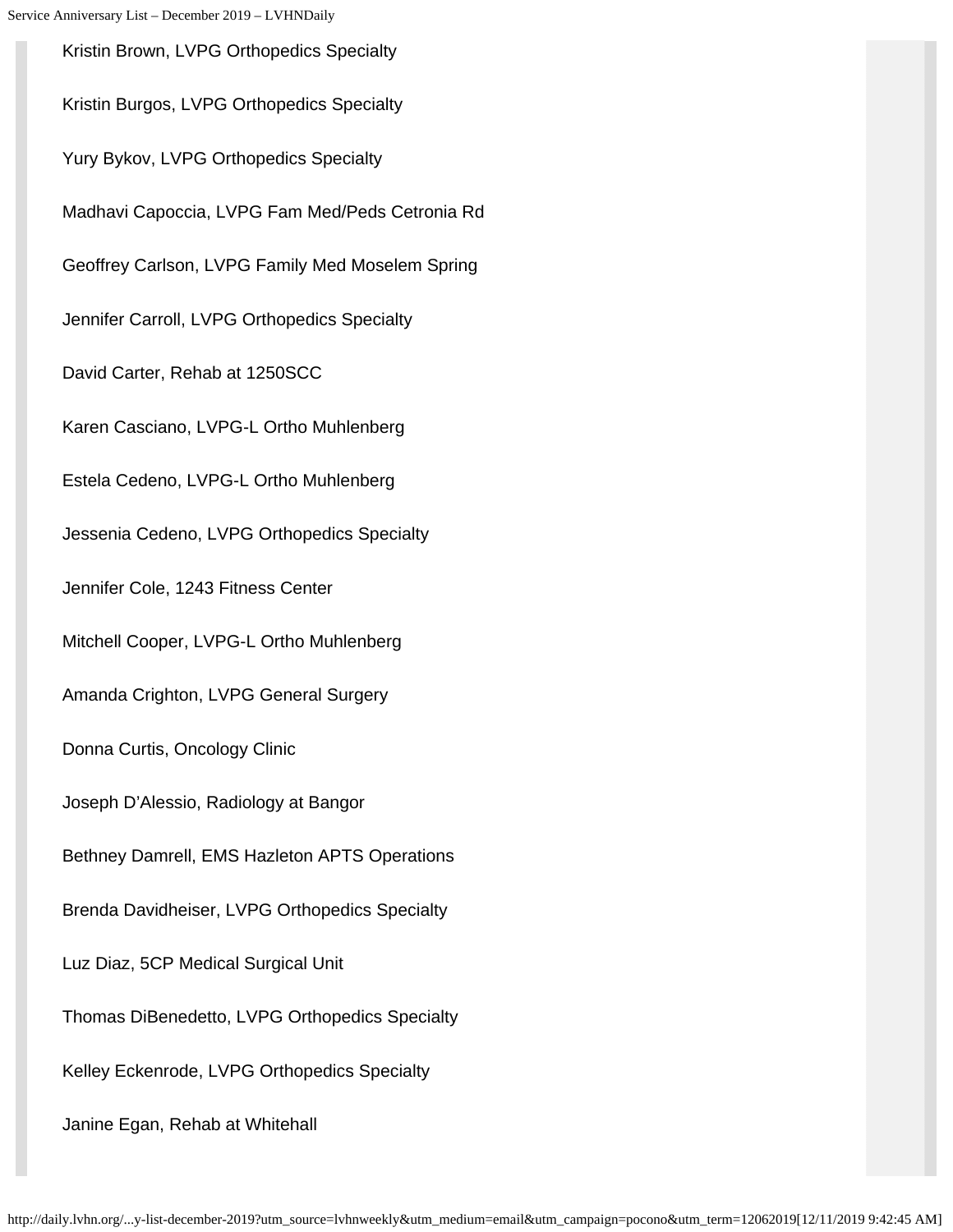Tricia-Kay Ellersick-Lopez, LVPG-P Expresscare-West End Richard Enders, Info Svcs Technical Operations Ashanta Erney, Emergency Service – CC Mary Evans, Patient Transport Services Lisa Farley, LVPG Neurology 1250CC Anna Folk, Pediatric Unit 5J Holly Gawel, LVPG Otolaryngology 17th St Bonnie Gerber, LVPG-L Ortho Hausman Rd Debra Gerow, Rehab at 1250SCC Joshua Gessner, Clinical Engineering Wendy Gipson, Ed Registration Jackie Godfrey, Mail Processin Services Gary Godshall, Clinical Services Observation Satya Gonzalez, 402-CARE Kristen Grainger, LVPG Orthopedics Specialty Amy Hall, LVPG Orthopedics Specialty Kathleen Hand, Precertification Dept Wendy Haring, LVPG Family/Intrnl Med BethTw Coleen Harris, LVPG Orthopedics Specialty Leslie Hart, LVPG Endocrinology 1243CC Archie Hartzell, LVPG Orthopedics Specialty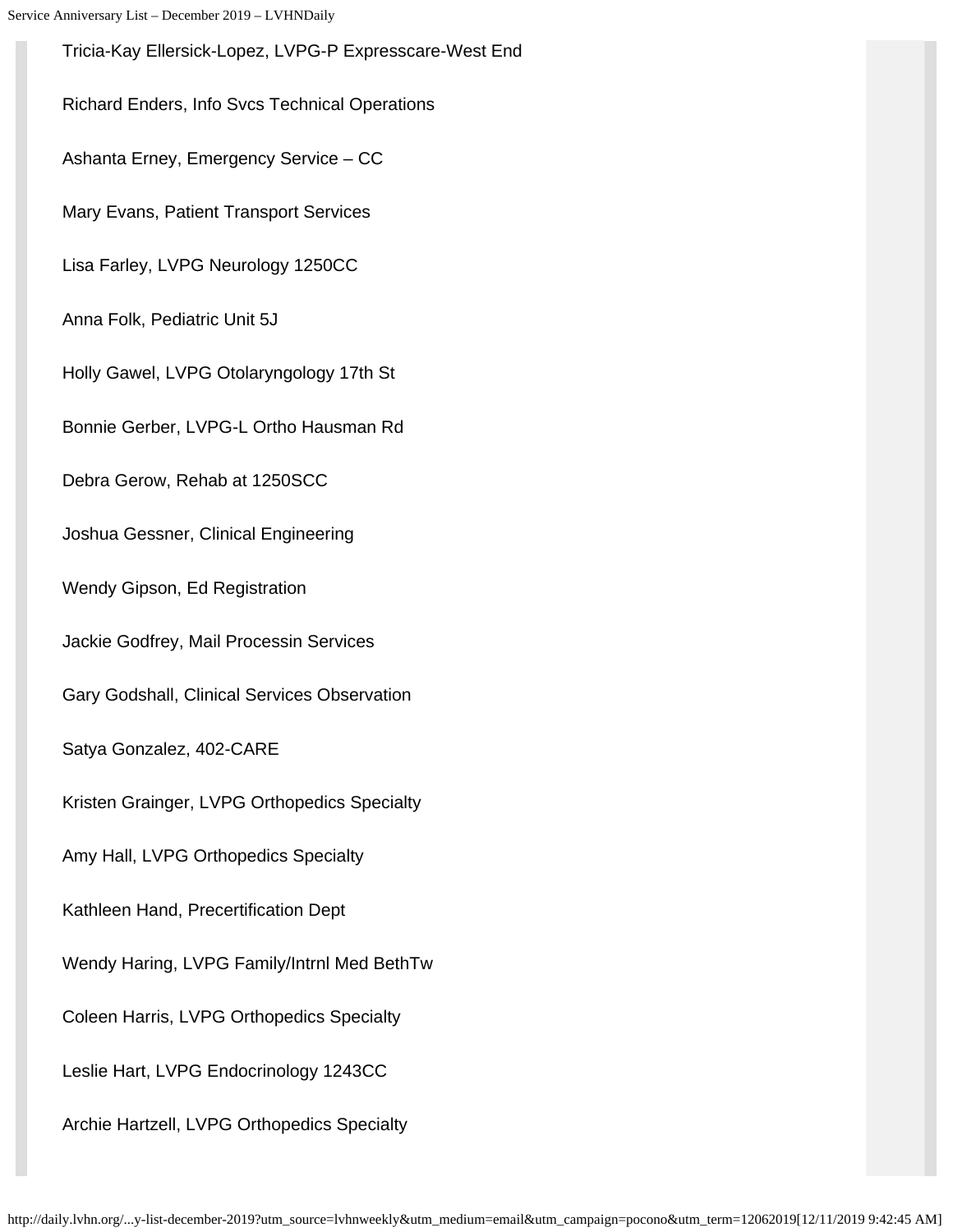Maryjane Hassler, Healthworks Allentown Amy Hausman, LVPG OB/GYN Pond Road Marlene Heckstall, HIM Provider Based Coding Corinna Heffelfinger, Rehab at Bath Jamie Heiserman, Provider and Payer Enrollment Mal Homan, LVPG Endocrinology 1243CC Gina Hood, LVPG Pediatrics Quakertown Michael Hosak, Rehab at 1250SCC Beverly Hosler, LVPG-L Ortho Muhlenberg Dana Ide, LVPG-L Ortho Hausman Rd Cynthia Johnson, Payer Contracting Justin Johnston, LVAS LVH – Cedar Crest Elizabeth Kamp, LVPG Family Med 1251CC Gail Kelly, LVPG Orthopedics Specialty Cheryl Kienzle, ABCFP/Rice PHYS Capacity Pilot John Klaman, LVPG Orthopedics Specialty Monica Klaman, Rehab at 1250SCC Richard Klotz, Security Joshua Krassen, LVPG Physiatry Muhl Joan Laudenslager, Group Health Admin Svcs Eric Lebby, LVPG-L Ortho Hausman Rd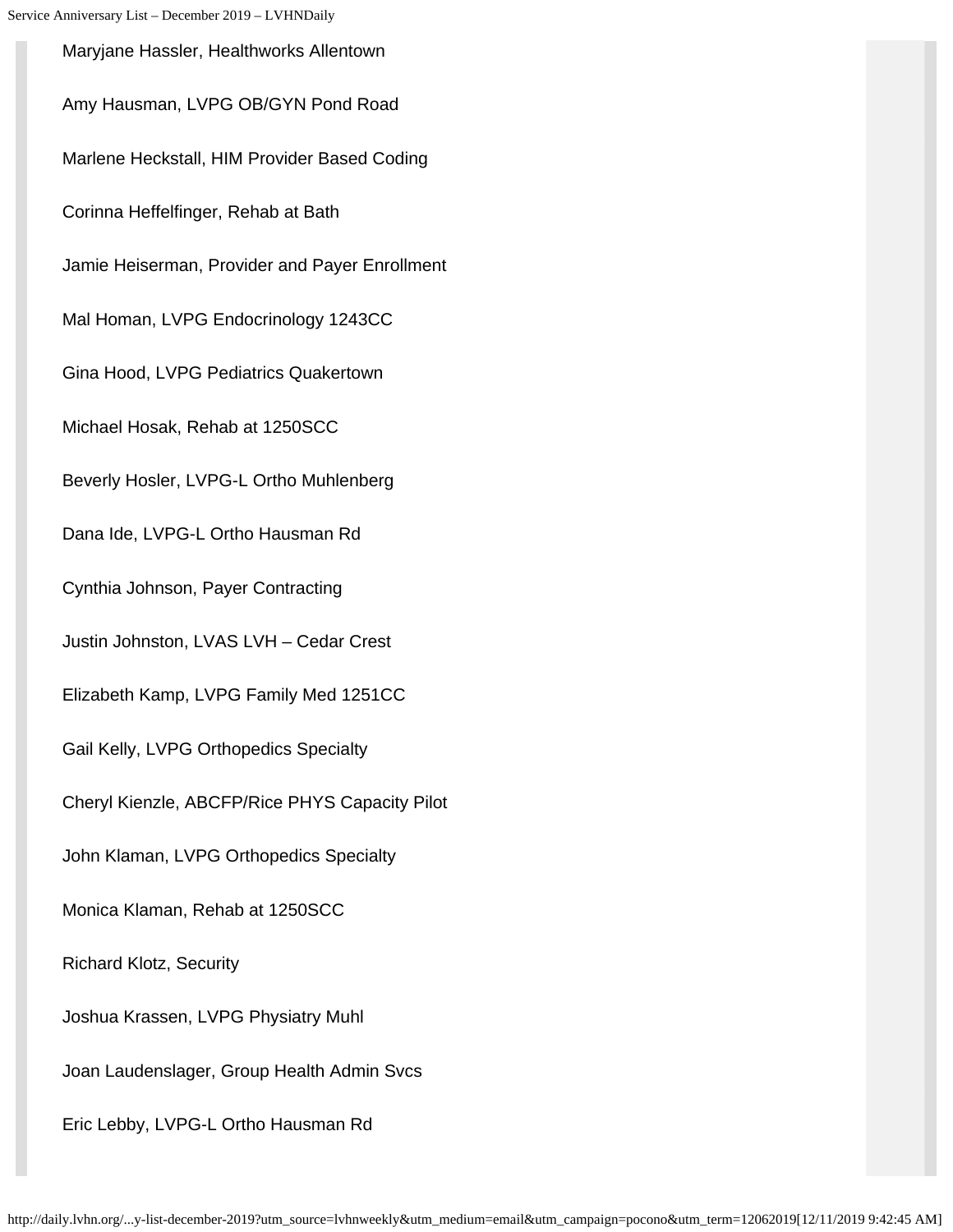Ian Lewis, Info Svcs Technical Operations Nicole Lindquist, PT/OT Donna Lobach, LVPG Orthopedics Specialty Karla Lucchese, LVPG Obstetrics Gyn Fogelsvill Jennifer Lukashunas, Med Surg 7 Amanda Mack, LVPG-L Ortho Hausman Rd Tanya Mack, Execution ROI Rev Cycle FY16 David Marason, Engineering John Mask, Operating Room Debora McDonnell, OutPt Reg West Region Fanyu Meng, Labor & Delivery Celeste Meriano, Emergency Service – 17Th Carole Miele, HIM Provider Based Coding Lauren Millard, LVPG Cardiac Thoracic Surgery Breanna Miller, Obstetrics Darlene Miller, LVPG Orthopedics Specialty Nicholas Mione, Radiology-Diagnostic – Cc Brianna Morse, LVPG Orthopedics Specialty Magaly Muniz, Patient Transport Services Marie Myers, ATC Services Barbara O'Leary, LVPG Physiatry Muhl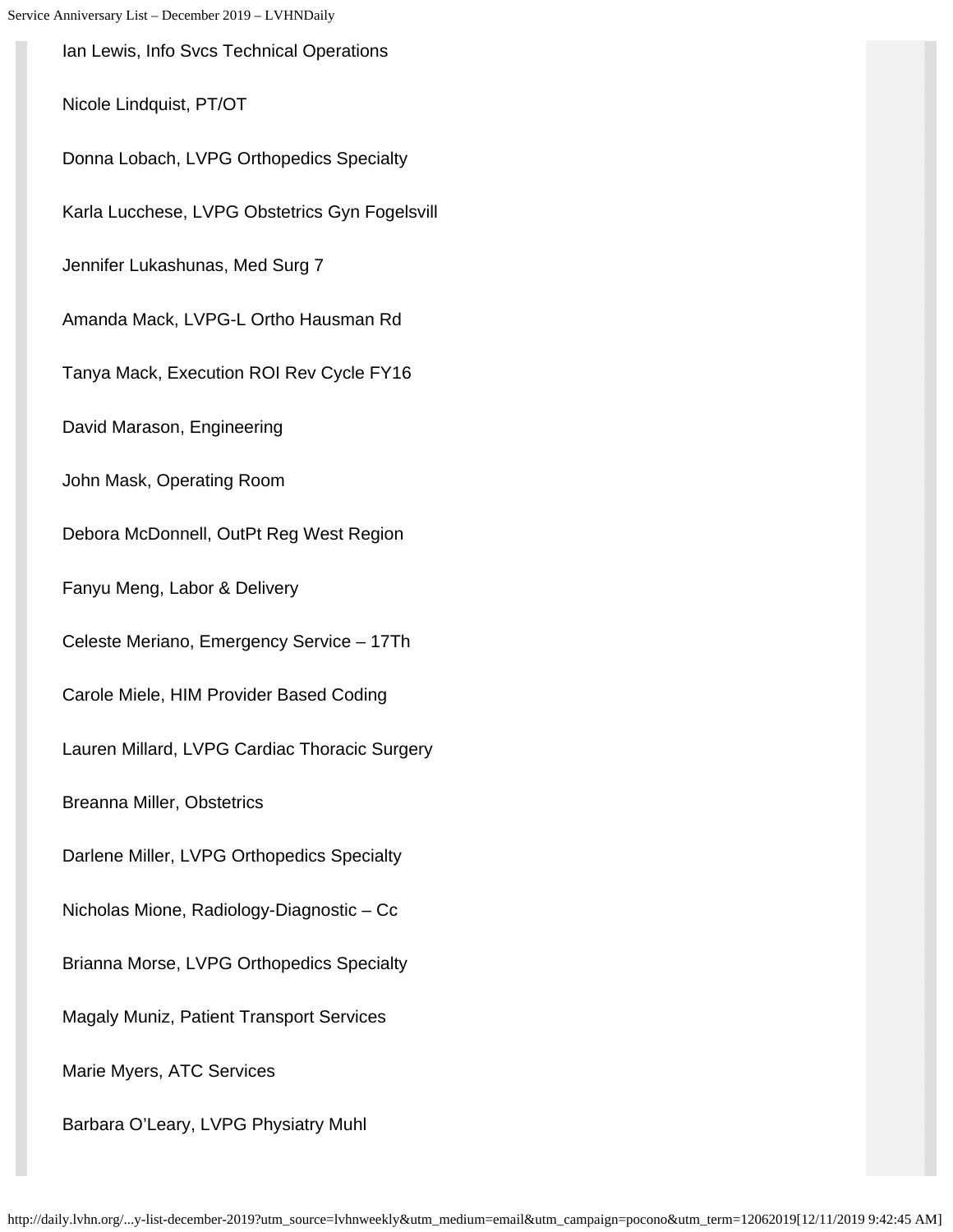Ryan Olenick, LVPG Orthopedics Specialty Janet Otero, LVPG Orthopedics Specialty Matthew Ottinger, LVPG Orthopedics Specialty Mary Kate Picucci, Home Care – Physical Therapy Rayetta Pilgert, LVPG Orthopedics Specialty Jacqueline Platts, Rehab Services-Brodheadsville Leighanne Poirier, LVPG Orthopedics Specialty Haydee Ramirez, Patient Accounting Diana Ramos, LVPG-L ExpressCare Palmerton Patricia Reese, LVPG GYN/Oncology 1240CC Carol Reilly-Makos, LVPG PulmonaryCritCare Med1250 Vickie Ripkey, Periop Education Jenny Roth, LVPG-L Ortho Hausman Rd Deirdre Russell, LVPG-L Ortho Hausman Rd Monica Sauer, Neonatal ICU Loren Schneider, LVPG-L Ortho Muhlenberg Carly Schoch, LVPG Burn Surgery 1210SCC Sara Schwalm, PT/OT Katie Scully, Neonatal ICU Nikki Ann Seibert, HIM Provider Based Coding Kevin Servais, Rehab at 1250SCC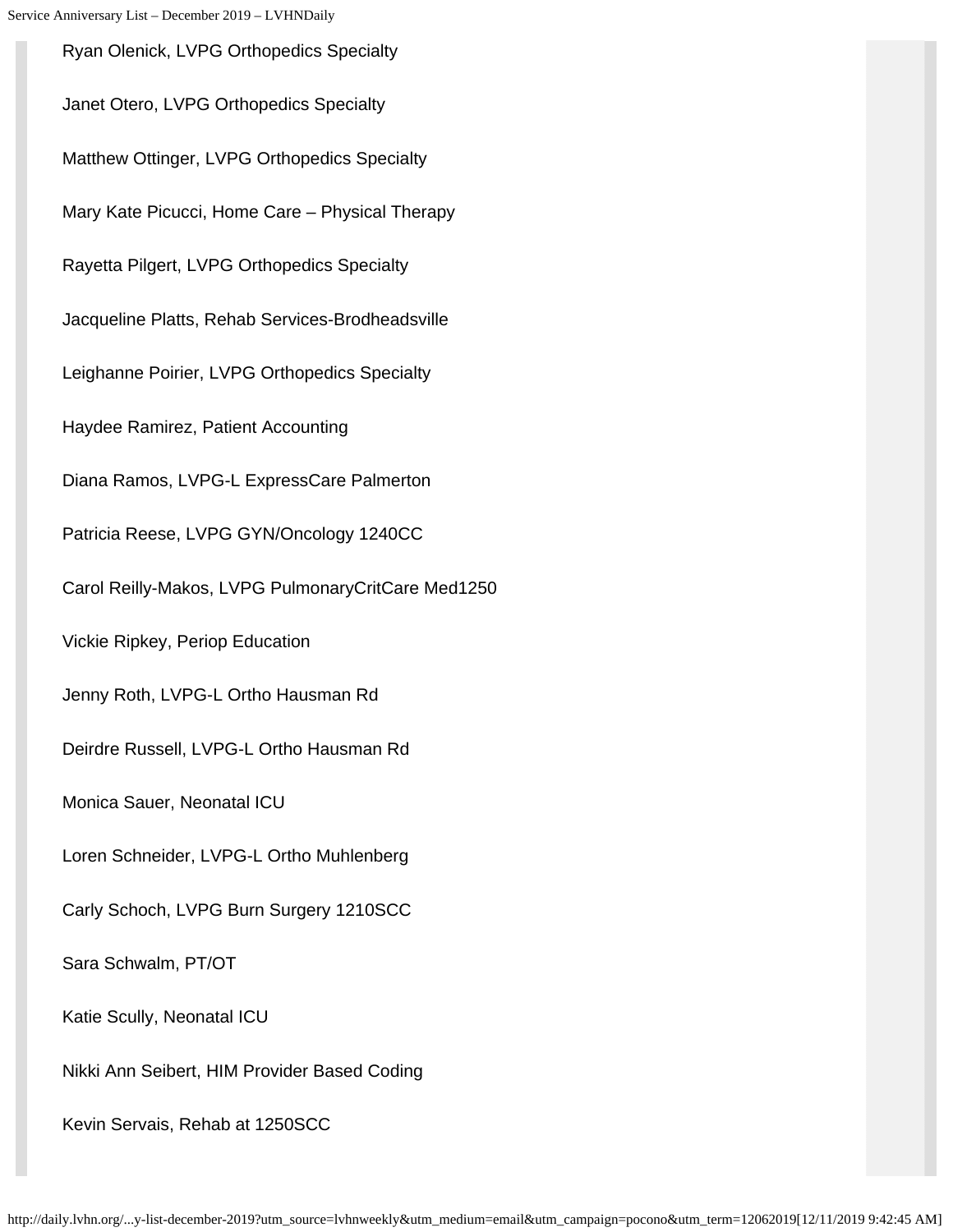Scott Sexton, LVPG Orthopedics Specialty Brian Shaner, Human Resources Administration Christopher Simons, LVPG Operations Neal Stansbury, LVPG Orthopedics Specialty John Stapleton, LVPG Orthopedics Specialty Tanner Steidel, Professional Services Bonnie Stichter, LVPG Orthopedics Specialty Nicole Strohl, Special Care Nursery Julie Swoyer, Patient Receivables Office Rosa Tejeda, Obstetrics Christine Torres, Healthworks – Bethlehem Twp Amanda Trankle, Laboratory – Norwegian Diane Tust, LVPG Orthopedics Specialty Cheryl Tyler, LVPG Orthopedics Specialty Madlen Vasileva, 7T Med/Surg Christina Velazquez, Grounds / Housekeeping Prodromos Ververeli, LVPG-L Ortho Hausman Rd Courtney Werley, Nursing Float Pool Debra Wheeland, LVPG Orthopedics Specialty Alfred White, Clinical Engineering Julie Wilkins, ExpressCare Tilghman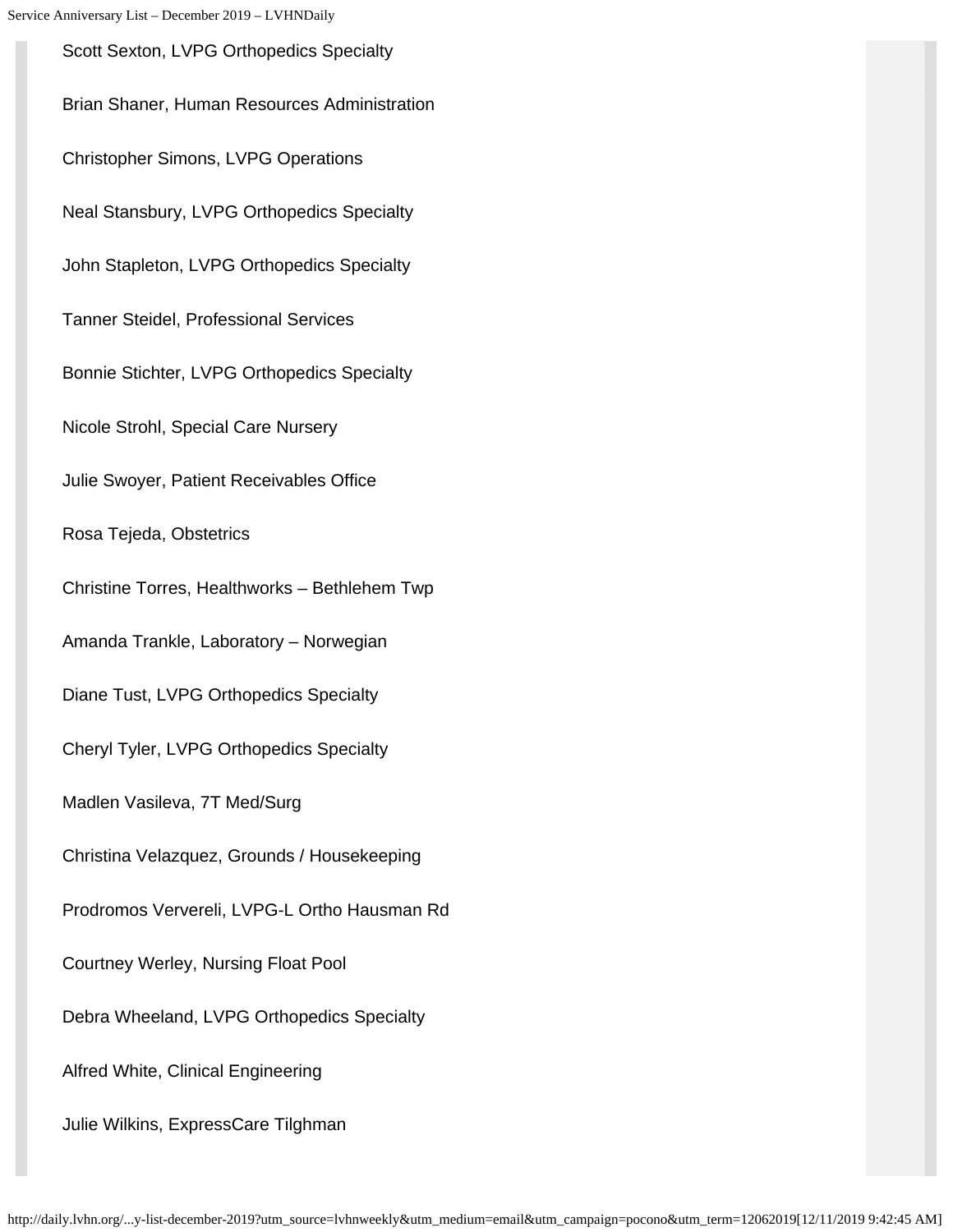#### Loretta Wood, LVPG-L Ortho Muhlenberg

Kaitlyn Zimmerman, Transitional Open Heart Unit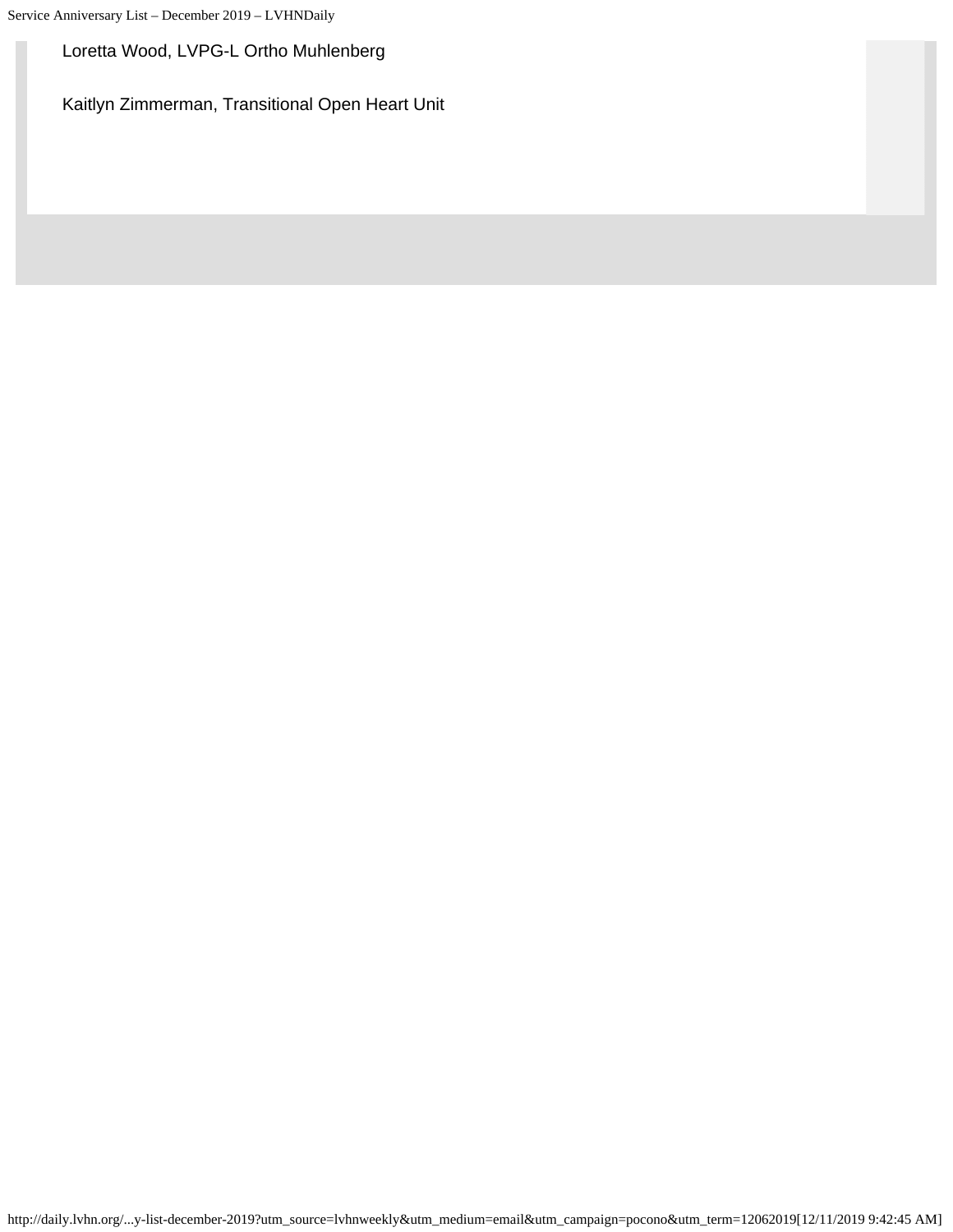# <span id="page-35-0"></span>Watch Leader to Leader November 2019 – VIDEO

#### by [Rick Martuscelli](http://daily.lvhn.org/author/rmartuscelli) · December 2, 2019

The November 2019 Leader to Leader meeting was filled with informative presentations about Lehigh Valley Health Network, as well as heartwarming stories about thanks. Click on the links below to watch the presentation.

 $\Box$ 

□ Share

[PRIDE and Service Star Recipients](https://lvhn.mediasite.com/mediasite/Play/1d63a3c99f1642a7bffaa8e757ad86c01d)

[Introducing the Mobile Stroke Unit](https://lvhn.mediasite.com/mediasite/Play/65721ad558074be3a4f3e8a18b054b521d)

[Network Performance Update](https://lvhn.mediasite.com/mediasite/Play/a969b4706f424a688a01163d3f21a0b21d)

[Construction, Renovation and Modernization of LVH-Hazleton](https://lvhn.mediasite.com/mediasite/Play/f599dc9bcb1346cda2e75c84cc70d93f1d)

[The Quadruple Aim in Action](https://lvhn.mediasite.com/mediasite/Play/793320c309214a429a223fcfc9922b201d)

[Patient Experience Update](https://lvhn.mediasite.com/mediasite/Play/0aab1f8754354887af6dc8328f751e701d)

[Thank You From CEO Council Members](https://lvhn.mediasite.com/mediasite/Play/8666d948aa8e452d9deffb7f2d8b11c91d)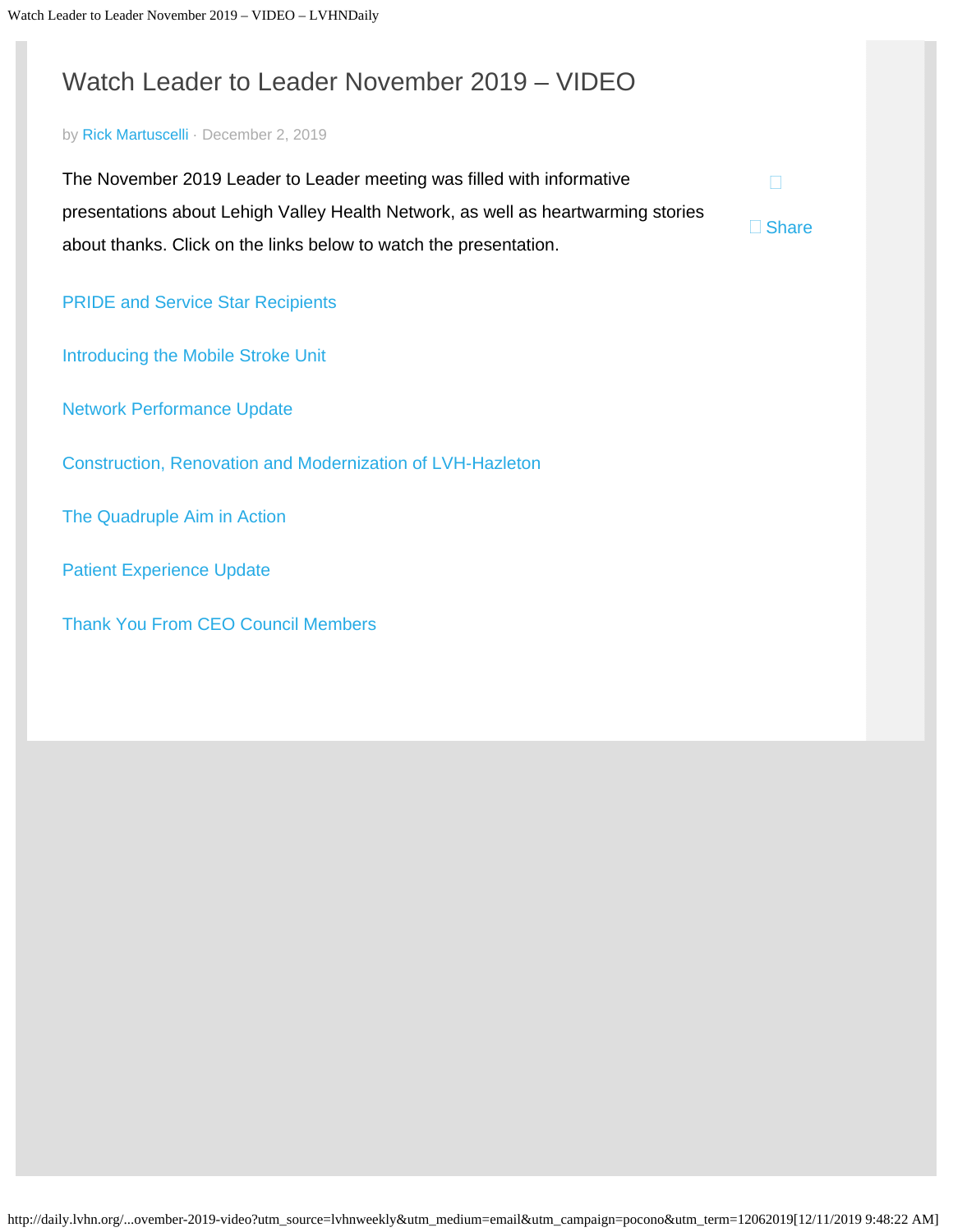# <span id="page-36-0"></span>Enter our March of Dimes T-shirt Contest and Help Design a

# Healthier Future for Babies

#### by [Rick Martuscelli](http://daily.lvhn.org/author/rmartuscelli) · December 2, 2019

Premature birth is rising around the globe including in the United States where one in 10 babies are born too soon. You can help shine a light on the issue of prematurity and birth defects by entering our March of Dimes T-shirt design contest. The winning design will be worn by the LVHN team during the Annual Walk and Run for Babies on April 26, 2020 at ArtsQuest.



□ Share

Here's how you can participate:

- Create a design that depicts healthy babies.
- Create your artwork on paper or digitally.
- Email your submission or send it via interoffice mail to Marketing and Public Affairs. (See contact information below.)
- Make sure your design arrives no later than Jan. 3, 2020.

All LVHN colleagues and their families are eligible to participate. Please email your submission to Tracey Sechler at tracey.sechler@lyhn.org or send through interoffice mail to Marketing and Public Affairs, LVHN-Mack Boulevard.

Winners will be announced in late January. Please be aware that the submitted design will be altered to fit LVHN brand standards.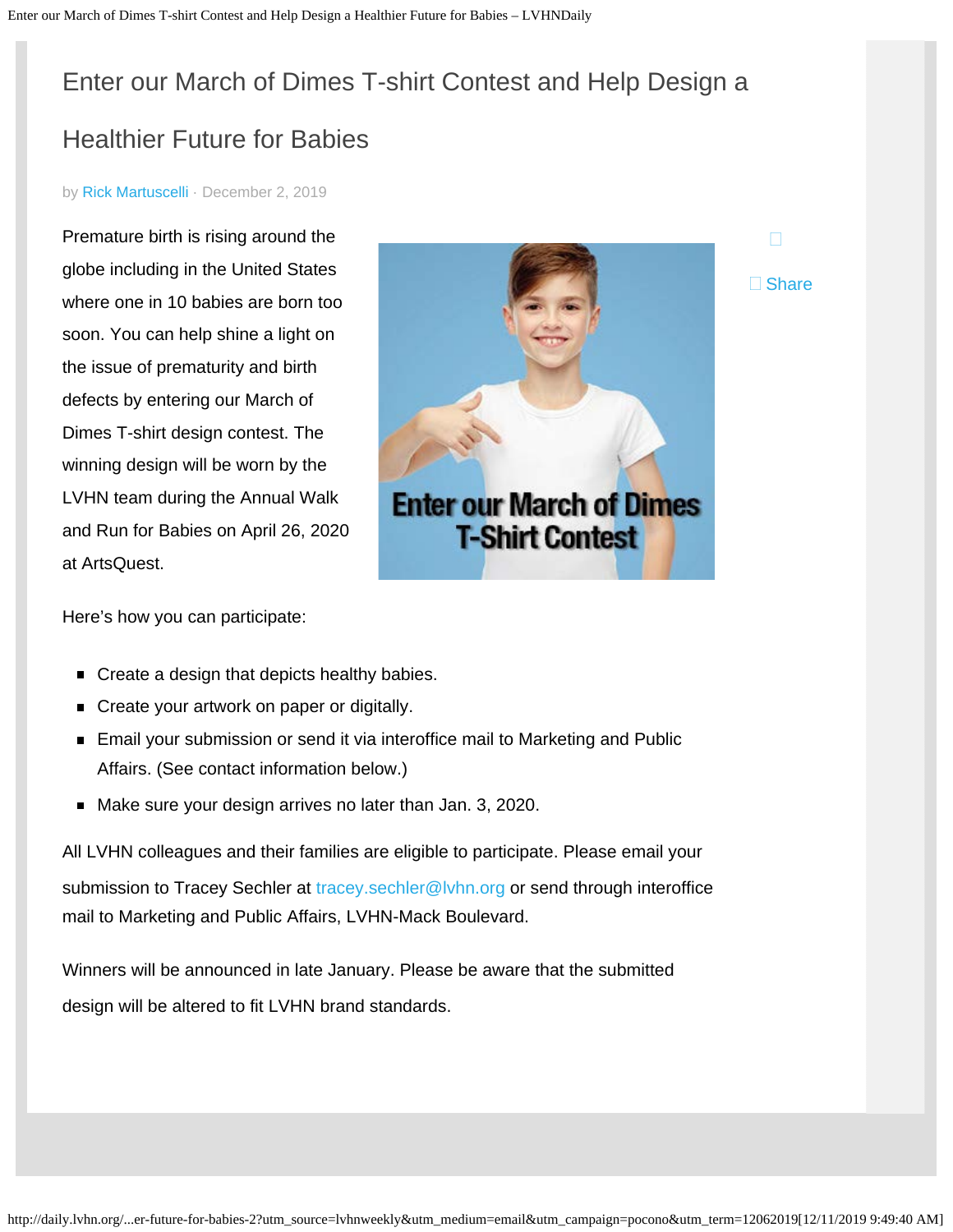# <span id="page-37-0"></span>Meet the Latest Patient Services Representative MVPs

#### by [Marciann Albert](http://daily.lvhn.org/author/marciann-albert) · December 5, 2019

Even though the Physician Billing (PB) and Patient Services Representative (PSR) User Group meeting is cancelled this month, you can catch up on PSR MVP Award winners.  $\Box$ [2](#page-37-0) □ Share

Be sure to extend congratulations to the following PSR MVP Award winners for their extraordinary patient care and service excellence:

#### **October PSR MVP**

# *Shannon Zangari, PSR, LVPG Infectious Disease–1250 Cedar Crest*

Nominated by Stacy Gumulak, Site Manager of LVPG Infectious Disease and Keystone Travel Medicine, Zangari goes above and beyond to support patient needs.

Gumulak received a heartfelt letter from a patient's partner explaining how grateful they were for the



wonderful care and support Zangari bestowed during the patient's visit. The patient's partner noted that Zangari was a 'top-notch professional'. She added that Zangari's commitment to her position and genuine want to care for those she serves shines through and should recognized/rewarded by LVHN.

#### **November PSR MVP**

*Gwendolyn Rodriquez, Lehigh Valley Physicians Practice (LVPP), LVH-17<sup>th</sup> Street*